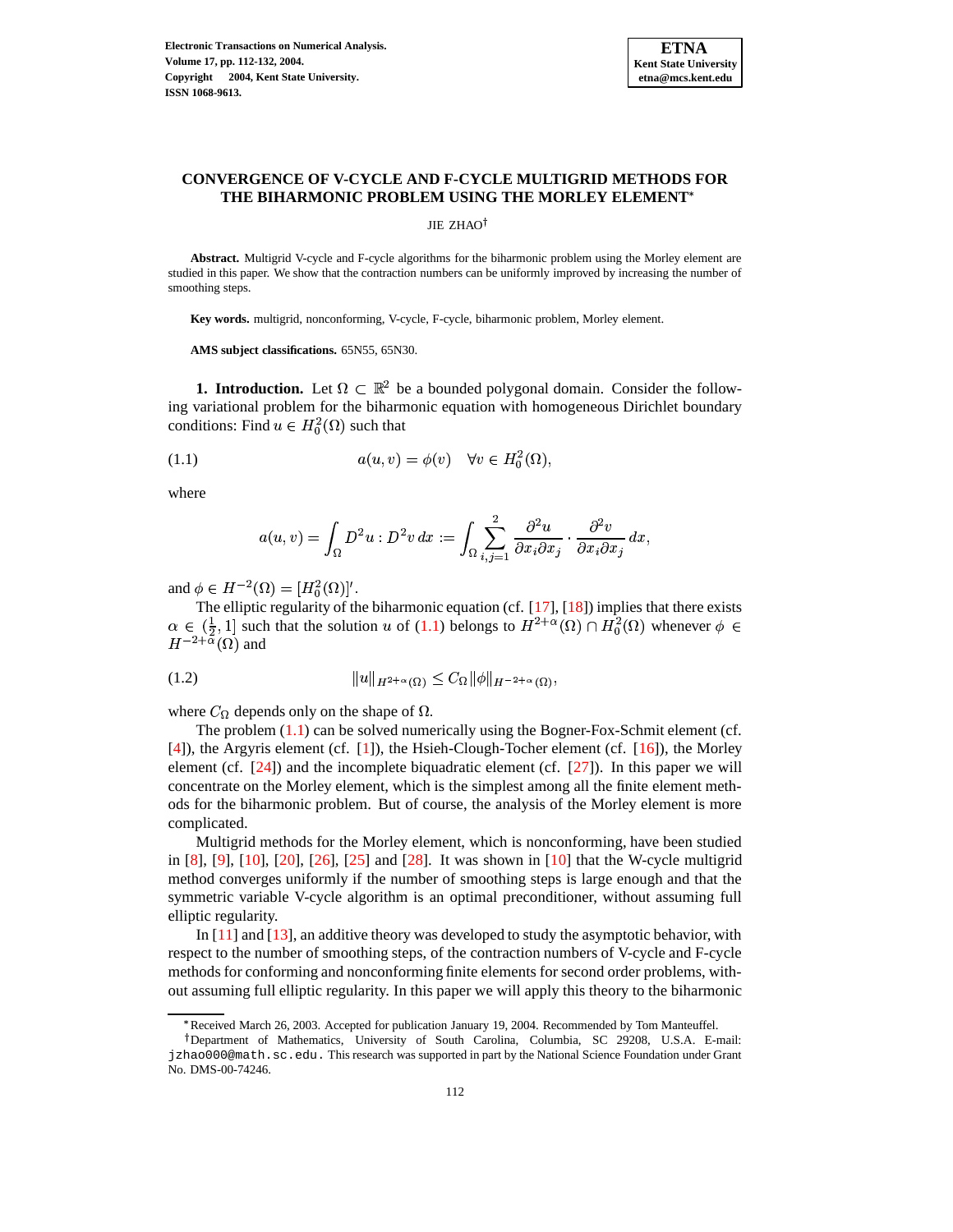problem. We use the Morley element to illustrate the theory, which can also be applied to other elements (cf. [\[33\]](#page-20-7)).

Let  $\gamma_{k,m}$  be the contraction number of the k-th level symmetric V-cycle algorithm with  $m$  pre-smoothing and  $m$  post-smoothing steps. Our main result states that, there exists a m pre-smoothing and m post-smoothing steps. Our main constant  $C$ , independent of  $k$  and  $m$ , such that

$$
\gamma_{k,m}\leq \frac{C}{m^{\alpha/2}}\quad \text{for }m\geq m_0,
$$

where the positive integer  $m_0$  is also independent of k. A similar result also holds for the F-cycle algorithm.

The rest of the paper is organized as follows. We discuss the Morley element and its relation with the Hsieh-Clough-Tocher element in Section 2. The relation is important for the analysis of the multigrid methods. We describe multigrid V-cycle and F-cycle algorithms in Section 3. In Section 4 we discuss mesh dependent norms and their properties. Some known results concerning the additive theory are summarized in Section 5. Convergence analysis is then carried out in Section 6. Numerical results are presented in Section 7.

**2. The Morley element and the Hsieh-Clough-Tocher element.** The Morley finite element is defined on a triangle. Its shape functions are quadratic polynomials on the triangle. Its nodal variablesinclude the evaluations of the shape functions at the vertices of the triangles and the evaluations of the normal derivatives at the midpoints of the edges of the triangles (cf. Figure  $2.1(a)$  $2.1(a)$ ).



FIG. 2.1. *The Morley element and the H-C-T element*

The Hsieh-Clough-Tocher macro element is also defined on a triangle. The shape func-The Hsieh-Clough-Tocher m<br>tions are those  $C<sup>1</sup>$  functions on the  $1$  functions on the triangle whose restriction to each smaller triangle formed by connecting the centroid and two vertices of the triangle is a cubic polynomial. The nodal variables include the evaluations of the shape functions at the vertices of the triangle, the evaluations of the gradients at the vertices and of the normal derivatives at the midpoints of the edges of the triangle (cf. Figure  $2.1(b)$  $2.1(b)$ ).

Since the shape functions and the nodal variables of the Morley element are also shape functions and nodal variables of the Hsieh-Clough-Tocher element, we call the Hsieh-Clough-Tocher element a "relative" of the Morley element (cf. [\[10\]](#page-19-6)).

<span id="page-1-0"></span>Let  $\{\mathcal{T}_k\}_{k\geq 1}$  be a family of triangulations of  $\Omega$ , where  $\mathcal{T}_{k+1}$  is obtained by connecting the midpoints of the edges of the triangles in  $\mathcal{T}_k$ . We denote the mesh size of  $\mathcal{T}_k$  by  $h_k =$  $\max\{\text{diam} T : T \in \mathcal{T}_k\}$ . Note that

(2.1) "# <sup>6</sup> -," eI

Let  $V_k$  be the Morley finite element space associated with  $\mathcal{T}_k$ . Then  $v \in V_k$  if and only if it has the following three properties: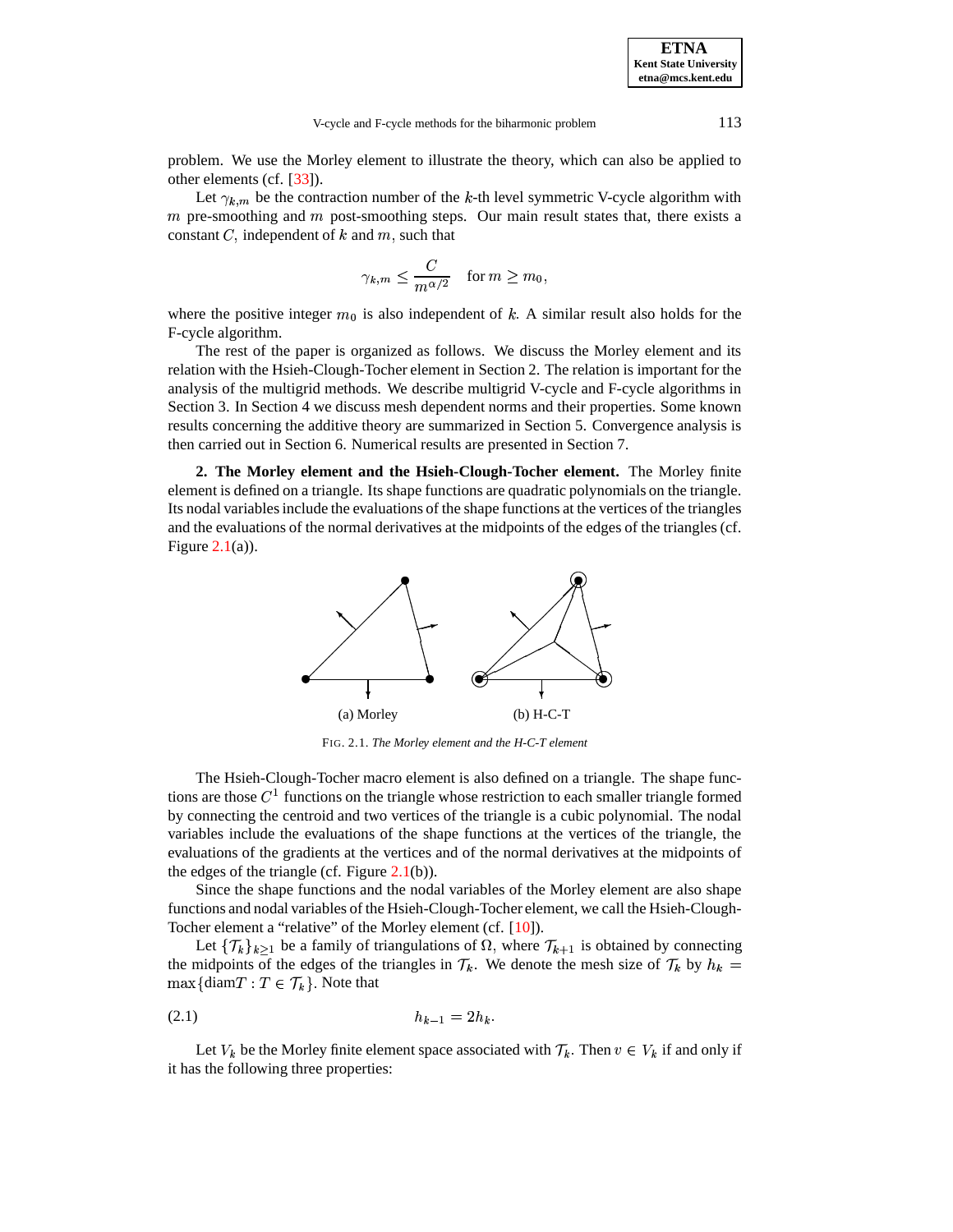- 1.  $v_T = v|_T$  is a quadratic polynomial for all  $T \in \mathcal{T}_k$ ,
- 2. v is continuous at the vertices of  $\mathcal{T}_k$  and vanishes at the vertices along  $\partial\Omega$ ,
- 3. The normal derivative  $\partial v/\partial n$  is continuous at the midpoints of interelement boundaries and vanishes at the midpoints along  $\partial\Omega$ .

Note that the Morley finite element spaces are nonconforming (i.e.,  $V_k \not\subset H_0^2(\Omega)$ ) and nonnested (i.e.,  $V_{k-1} \not\subset V_k$ ).

Let  $\tilde{V}_k$  be the Hsieh-Clough-Tocher macro element space associated with  $\mathcal{T}_k$ . Then a function  $\tilde{v} \in V_k$  is  $C^1$  on  $\overline{\Omega}$ , its restriction to each  $T \in \mathcal{T}_k$  is a piecewise cubic polynomial function, and its nodal values along  $\partial\Omega$  are zero. Note that  $V_k \subset H_0^2(\Omega)$  (i.e., conforming).

We now discuss the relation between the Morley space and the Hsieh-Clough-Tocher space. We can define an operator  $E_k : V_k \longrightarrow V_k$ . For each  $v \in V_k$ , the function  $E_k v \in V_k$ is defined as follows. For any internal vertex  $p$  and internal midpoint  $m$ ,

$$
(E_k v)(p) = v(p),
$$
  
\n
$$
\frac{\partial (E_k v)}{\partial n}(m) = \frac{\partial v}{\partial n}(m),
$$
  
\n
$$
(\partial^{\beta} (E_k v))(p) = \text{ average of } (\partial^{\beta} v_i)(p),
$$

where  $\beta = (0, 1)$  or  $(1, 0)$ , and  $v_i = v|_{T_i}$  for  $T_i$  with p as a vertex.

We can also define an operator  $F_k : V_k \longrightarrow V_k$  as follows. For each  $\tilde{v} \in V_k$ ,  $F_k \tilde{v}$  is the function in  $V_k$  satisfying

$$
(F_k \tilde{v})(p) = \tilde{v}(p)
$$
 and  $\frac{\partial (F_k \tilde{v})}{\partial n}(m) = \frac{\partial \tilde{v}}{\partial n}(m)$ 

<span id="page-2-0"></span>for every internal vertex p and midpoint m of  $\mathcal{T}_k$ .

The operators  $E_k$  and  $F_k$  satisfy the following two properties (cf. [10]):

<span id="page-2-1"></span>
$$
(2.2) \tF_k \circ E_k = Id_k,
$$

$$
(2.3) \t\t\t ||F_k\tilde{v}||_{L_2(\Omega)} \lesssim ||\tilde{v}||_{L_2(\Omega)} \t and \t ||F_k\tilde{v}||_{a_k} \lesssim |\tilde{v}|_{H^2(\Omega)} \quad \forall \tilde{v} \in \tilde{V}_k,
$$

where  $Id_k$  is the identity operator on  $V_k$ ,

(2.4) 
$$
||v||_{a_k} = a_k(v,v)^{1/2} \qquad \forall v \in H_0^2(\Omega) + V_k,
$$

and the bilinear form  $a_k(\cdot, \cdot)$  on  $H_0^2(\Omega) + V_k$  is defined by

<span id="page-2-3"></span>
$$
a_k(u,v) := \sum_{T \in \mathcal{T}^k} \int_T D^2 u : D^2 v \, dx.
$$

Note that the constructions of  $E_k$  and  $F_k$  and the properties (2.2) and (2.3) rely on the fact that the Morley element and the Hsieh-Clough-Tocher element are relatives. These operators are important for the multigrid analysis (cf. Lemmas 4.2 and 4.3).

We now define the Morley element method and the modified Morley element method for  $(1.1).$ 

<span id="page-2-2"></span>If  $\phi(v) = \int_{\Omega} fv \, dx$  for a function  $f \in L_2(\Omega)$ , then the Morley finite element method for  $(1.1)$  is: Find  $u_k \in V_k$  such that

(2.5) 
$$
a_k(u_k, v) = \int_{\Omega} fv \, dx \quad \forall v \in V_k.
$$

114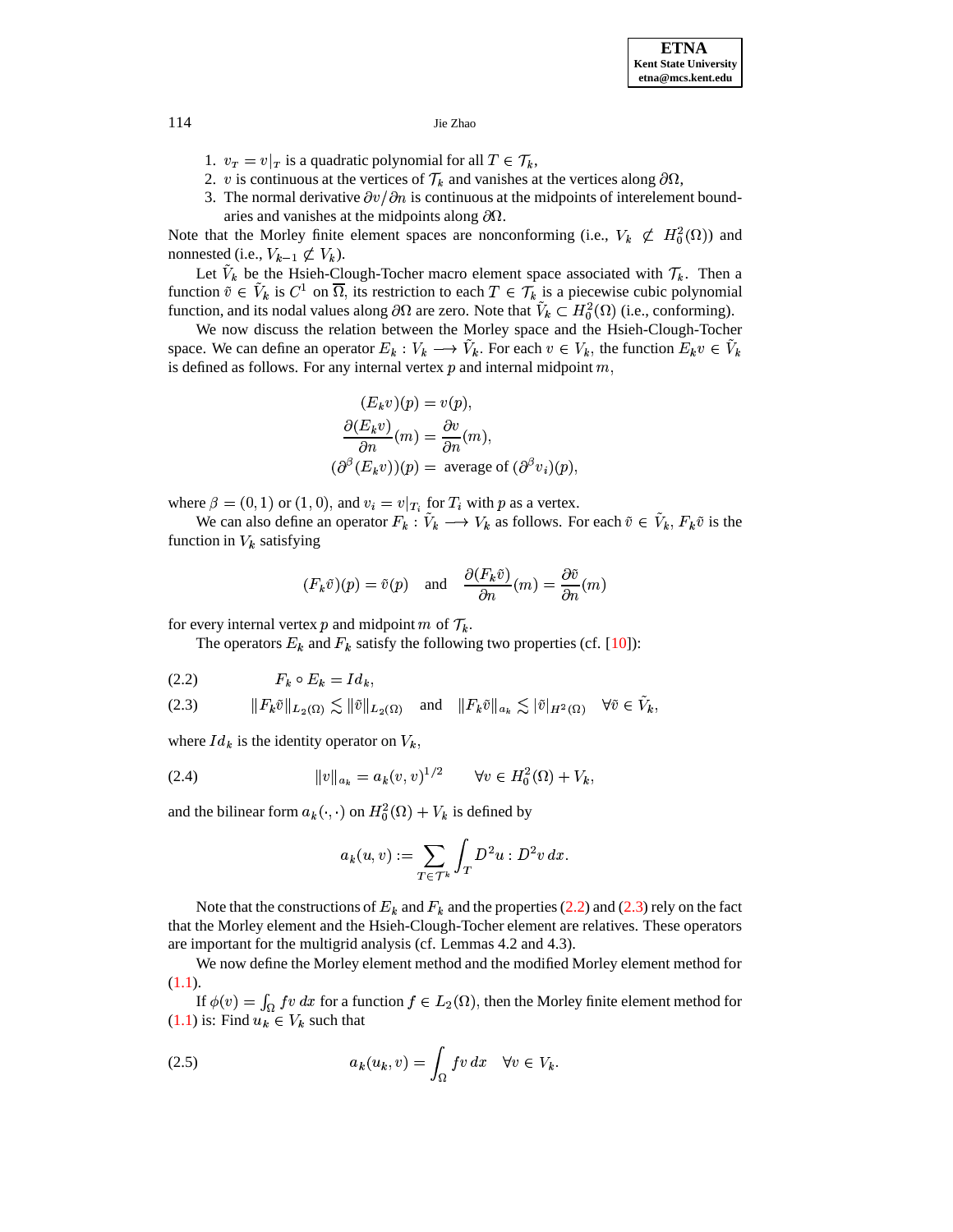<span id="page-3-0"></span>In the case where  $\phi \in H^{-2}(\Omega)$ , the modified Morley finite element method for [\(1.1\)](#page-0-0) is: Find  $u'_{k} \in V_{k}$  such that

$$
(2.6) \t\t a_k(u'_k, v) = \phi(E_k v) \quad \forall v \in V_k.
$$

The properties of these methods are discussed in  $[10]$ . The results of this paper can be applied to both of these methods.

**3. V-cycle and F-cycle Multigrid methods.** In this section we describe the V-cycle and F-cycle multigrid methods for the Morley finite element.

Let the discrete inner product  $(\cdot, \cdot)_k$  on  $V_k$  be defined by

<span id="page-3-5"></span><span id="page-3-2"></span><span id="page-3-1"></span>the contract of the contract of the contract of the contract of the contract of the contract of

$$
(3.1) \qquad (v_1, v_2)_k := h_k^2 \left[ \sum_{p \in \mathcal{V}_k} n(p) v_1(p) v_2(p) + \sum_{e \in \mathcal{E}_k} \left( \int_e \frac{\partial v_1}{\partial n} ds \right) \left( \int_e \frac{\partial v_2}{\partial n} ds \right) \right],
$$

where  $V_k$  is the set of internal vertices of  $\mathcal{T}_k$ ,  $\mathcal{E}_k$  is the set of internal edges of  $\mathcal{T}_k$  and  $n(p)$  =  $\frac{1}{6}$  x (the number of triangles sharing the node p as a vertex). We can represent the bilinear form  $a_k(\cdot, \cdot)$  by the operator  $A_k : V_k \longrightarrow V_k$  defined by

$$
(3.2) \qquad (A_k v_1, v_2)_k = a_k (v_1, v_2) \quad \forall v_1, v_2 \in V_k.
$$

Then equations  $(2.5)$  and  $(2.6)$  can both be rewritten as

$$
(3.3) \t A_k u_k = f_k,
$$

where  $f_k \in V_k$  is defined by  $(f_k, v)_k = \int_{\Omega} fv \, dx$  for all  $v \in V_k$  for the standard Morley where  $f_k \in V_k$  is defined by  $(f_k, v)_k = \int_{\Omega} fv \, dx$  for all  $v \in V_k$  for the stan method, and  $(f_k, v)_k = \phi(E_k v)$  for all  $v \in V_k$  for the modified Morley method.

In order to describe multigrid methods, we need to define the intergrid transfer operators. We first define  $I_{k-1}^k : V_{k-1} \longrightarrow V_k$ , the coarse-to-fine intergrid transfer operator. The properties of this operator can be found in [\[9\]](#page-19-5).

<span id="page-3-3"></span>Let  $v \in V_{k-1}$ . We define  $I_{k-1}^k v \in V_k$  by an averaging technique as follows:

1. If p is an internal vertex of  $\mathcal{T}_k$ , then

(3.4) 
$$
(I_{k-1}^k v)(p) = \frac{1}{|S_{p,k-1}|} \sum_{T \in S_{p,k-1}} v_T(p),
$$

where  $S_{p,k-1} := \{ T \in \mathcal{T}_{k-1} : p \in$ 

<span id="page-3-4"></span>re  $S_{p,k-1} := \{ T \in \mathcal{T}_{k-1} : p \in \partial T \}$ .<br>2. If *e* is an internal edge of  $\mathcal{T}_k$ , which means that  $e \subset \partial T_1 \cap \partial T_2$  for some  $T_1, T_2 \in \mathcal{T}_k$ , then

(3.5) 
$$
\int_{e} \frac{\partial (I_{k-1}^{k} v)}{\partial n} ds = \frac{1}{2} \left( \int_{e} \frac{\partial v_{r_1}}{\partial n} ds + \int_{e} \frac{\partial v_{r_2}}{\partial n} ds \right).
$$

We can then define the fine-to-coarse operator  $I_k^{k-1}: V_k \longrightarrow$ <sup>6</sup>  $\kappa$  .  $\kappa$  .  $\kappa$  .  $\kappa$  . The contract of  $\kappa$ 1 and the nonconforming Ritz "projection" operator  $P_k^{k-1}: V_k \longrightarrow V_k$ <sup>6</sup>  $V_k^{k-1}: V_k \longrightarrow V_{k-1}$  as follows:

$$
(I_{k-1}^k v, w)_k = (v, I_k^{k-1} w)_{k-1} \quad \forall v \in V_{k-1}, w \in V_k,
$$
  

$$
a_k(I_{k-1}^k v, w) = a_{k-1}(v, P_k^{k-1} w) \quad \forall v \in V_{k-1}, w \in V_k.
$$

**Symmetric V-cycle Multigrid Method** (cf. [\[5\]](#page-19-9), [\[8\]](#page-19-4), [\[14\]](#page-19-10), [\[22\]](#page-20-8), [\[19\]](#page-20-9), [\[30\]](#page-20-10) and [\[32\]](#page-20-11)). The symmetric V-cycle multigrid algorithm is an iterative solver for equations of the form [\(3.3\)](#page-3-1).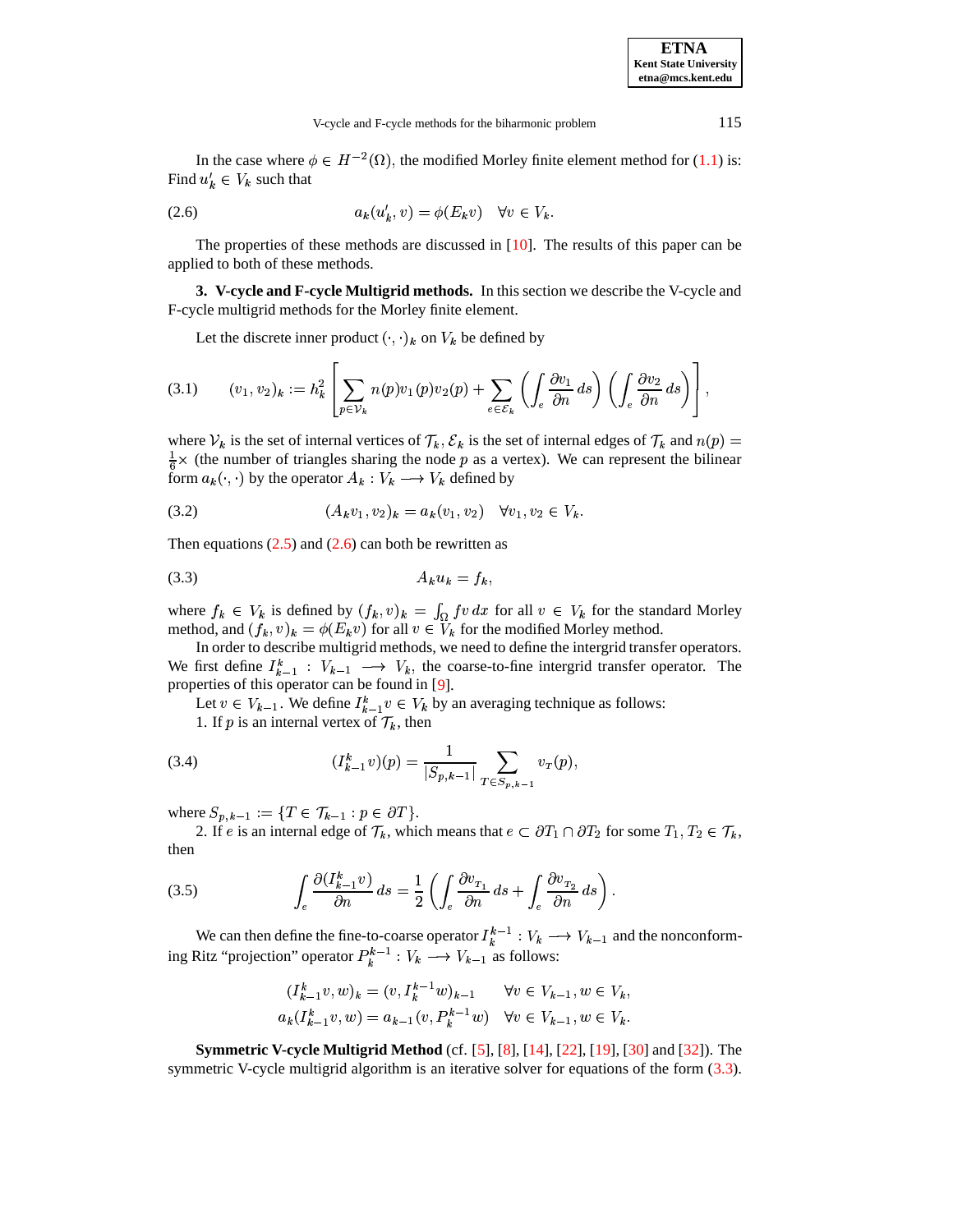<span id="page-4-0"></span>Given  $g \in V_k$  and an initial guess  $z_0 \in V_k$ , the output  $MG_{\mathcal{V}}(k, g, z_0, m)$  of the algorithm is an approximate solution for the equation

$$
(3.6) \t\t A_k z = g,
$$

where  $m$  is the number of pre-smoothing and post-smoothing steps.

For  $k=1$ , we define

$$
MG_{\mathcal{V}}(1,g,z_{0},m)=A_{1}^{-1}g.
$$

For  $k \geq 2$ , we obtain  $MG_V(k, g, z_0, m)$  in three steps.

1. (Pre-Smoothing) For  $j = 1, 2, \cdots, m$ , compute  $z_j$  by

$$
z_j = z_{j-1} + \frac{1}{\Lambda_k}(g - A_k z_{j-1}),
$$

where  $\Lambda_k$  is a constant dominating the spectral radius of  $A_k$ .

2. (Coarse Grid Correction) Compute  $z_{m+1}$  by

$$
z_{m+1} = z_m + I_{k-1}^k MG_\mathcal{V}(k-1, I_k^{k-1}(g - A_k z_m), 0, m).
$$

3. (Post-Smoothing) For  $j = m + 2, \cdots, 2m + 1$ , compute  $z_j$  by

$$
z_j = z_{j-1} + \frac{1}{\Lambda_k} (g - A_k z_{j-1}).
$$

Finally we set  $MG_V(k,g,z_0,m)$  to be  $z_{2m+1}$ .

In this algorithm we use Richardson relaxation as the smoother for simplicity. Other smoothers can also be used (cf. [\[2\]](#page-19-11), [\[6\]](#page-19-12) and [\[12\]](#page-19-13)).

**F-cycle Multigrid Method** (cf.  $[23]$ ,  $[32]$ , and  $[30]$ ). The k-th level F-cycle algorithm (associated with the symmetric V-cycle algorithm) produces an approximate solution  $MG_{\mathcal{F}}(k, g, z_0, m)$  for [\(3.6\)](#page-4-0). For  $k = 1$ , we define

$$
MG_{\mathcal{F}}(1,g,z_0,m)=A_1^{-1}g.
$$

For  $k \geq 2$ , we obtain  $MG_{\mathcal{F}}(k, g, z_0, m)$  in three steps.

1. (Pre-Smoothing) For  $j = 1, 2, \cdots, m$ , compute  $z_j$  by

$$
z_j = z_{j-1} + \frac{1}{\Lambda_k}(g - A_k z_{j-1}).
$$

2. (Coarse Grid Correction) Compute  $z_{m+\frac{1}{2}}$  and  $z_{m+1}$  by

$$
z_{m+\frac{1}{2}} = MG_{\mathcal{F}}(k-1, I_k^{k-1}(g - A_k z_m), 0, m),
$$
  
\n
$$
z_{m+1} = z_m + I_k^{k-1} MG_{\mathcal{V}}(k-1, I_k^{k-1}(g - A_k z_m), z_{m+\frac{1}{2}}, m).
$$

3. (Post-Smoothing) For  $j = m + 2, \cdots, 2m + 1$ , compute  $z_j$  by

$$
z_j = z_{j-1} + \frac{1}{\Lambda_k}(g - A_k z_{j-1}).
$$

Finally we set  $MG_{\mathcal{F}}(k, g, z_0, m)$  to be  $z_{2m+1}$ .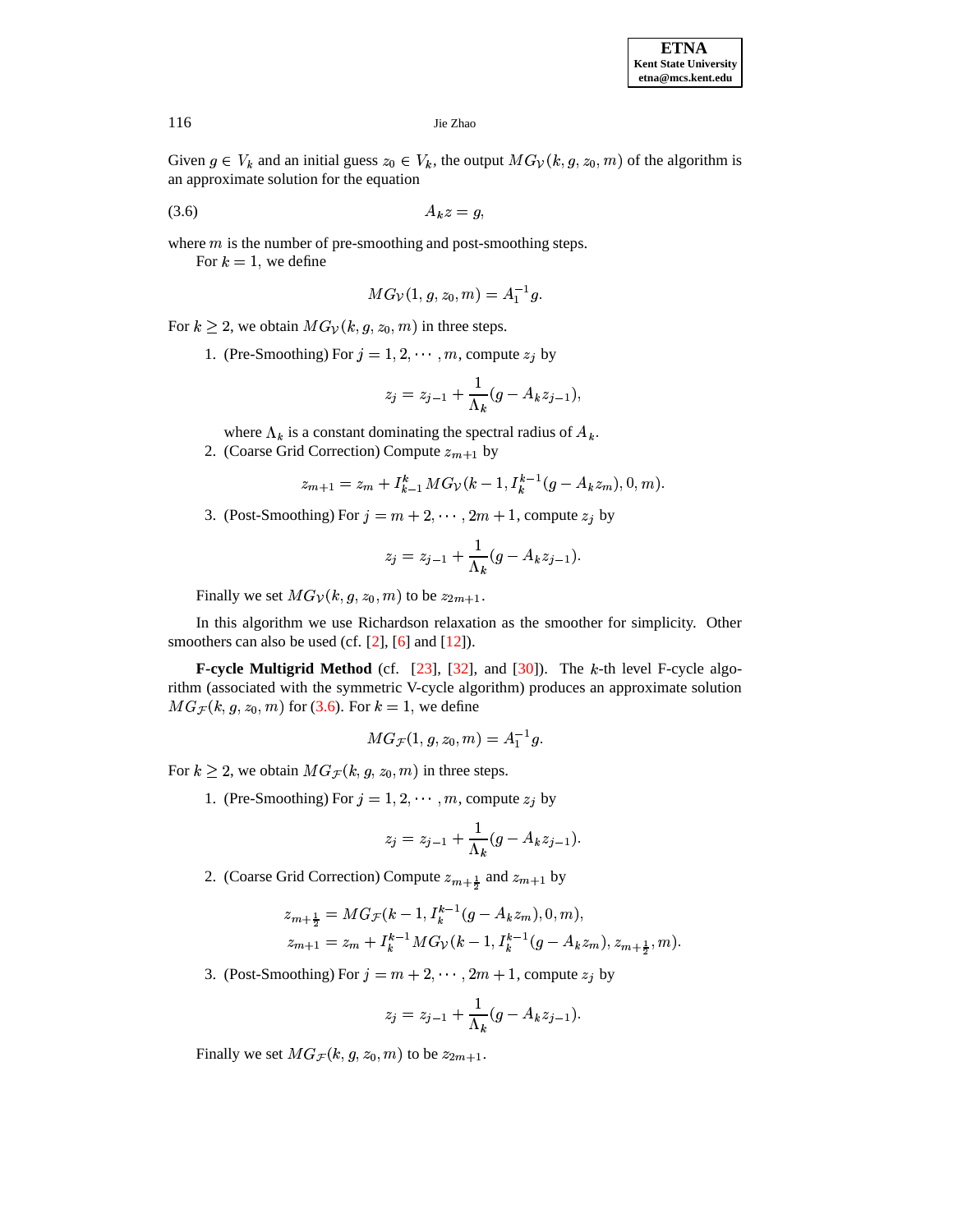**4. Mesh Dependent Norms.** One of the main tools for the convergence analysis of multigrid methods is the mesh-dependent norm  $\|\cdot\|$  $\parallel_{s,k}$  (cf. [\[3\]](#page-19-14)). For each  $v \in V_k$  we define

(4.1) 
$$
\|v\|_{s,k} = \sqrt{(A_k^{s/2}v,v)_k}.
$$

<span id="page-5-1"></span>It is easy to see that

<span id="page-5-5"></span>(4.2) 
$$
||v||_{0,k}^2 = (v,v)_k \qquad \forall v \in V_k,
$$

(4.2) 
$$
\|v\|_{0,k} = (v, v)_k \qquad \forall v \in V_k,
$$
  
(4.3) 
$$
\|v\|_{2,k} = \|v\|_{a_k} \lesssim h_k^{-2} \|v\|_{L_2(\Omega)} \qquad \forall v \in V_k.
$$

To avoid the proliferation of constants we use two notations  $\leq$  and  $\approx$ . The statement  $A \leq B$  means that A is bounded by B multiplied by a constant which is independent of mesh sizes, mesh levels and all arguments in A and B, and  $A \approx B$  means  $A \leq B$  as well as  $B \leq A$ .

We can also easily see that  $(cf. [3]$  $(cf. [3]$  and  $[10]$ )

<sup>6</sup>

<span id="page-5-3"></span>(4.4) 
$$
||v||_{s,k} \lesssim h_k^{t-s}||v||_{t,k} \text{ where } 0 \leq t \leq s \leq 4.
$$

The following smoothing properties of  $R_k$  can also be easily verified (cf. [\[19\]](#page-20-9) and [\[14\]](#page-19-10))

(4.5) 
$$
\|R_k v\|_{s,k} \le \|v\|_{s,k} \qquad \forall v \in V_k, s \in \mathbb{R},
$$

(4.6) 
$$
||H_{k}^{m}v||_{s,k} \leq ||v||_{s,k} \leq h_{k}^{(t-s)}m^{(t-s)/4}||v||_{t,k} \quad \forall v \in V_{k}, 0 < t < s < 4,
$$
  
(4.6) 
$$
||R_{k}^{m}v||_{s,k} \leq h_{k}^{(t-s)}m^{(t-s)/4}||v||_{t,k} \quad \forall v \in V_{k}, 0 < t < s < 4,
$$

where  $R_k = Id_k - \Lambda_k^{-1} A_k$ .  $\mathbf{v}$  -  $\mathbf{v}$ .

:

The following lemmas relate the mesh-dependent norms with the Sobolev norms. LEMMA 4.1. *The following relation holds:*

(4.7) 
$$
||v||_{0,k} \approx ||v||_{L_2(\Omega)} \quad \forall v \in V_k.
$$

<span id="page-5-0"></span>*Proof.* Let T be a triangle with  $|T| \approx 1$ . Then, for all quadratic polynomials v on T, we have

(4.8) 
$$
||v||_{L_2(\hat{T})}^2 \approx \sum_{i=1}^3 v(p_i)^2 + \sum_{i=1}^3 \left( \int_{e_i} \frac{\partial v}{\partial n} ds \right)^2.
$$

<span id="page-5-2"></span>Using a scaling argument on [\(4.8\)](#page-5-0), and by definition [\(3.1\)](#page-3-2) of the inner product  $(\cdot, \cdot)_k$ , we have

(4.9) 
$$
(v,v)_k \approx ||v||_{L_2(\Omega)}^2 \quad \forall v \in V_k.
$$

The lemma follows from  $(4.2)$  and  $(4.9)$ .  $\Box$ 

<span id="page-5-4"></span>LEMMA 4.2. Let  $E_k : V_k \longrightarrow V_k$  be the operator defined in Section 2. Then, the *following relation holds:*

 $\sim$   $\sim$ 

$$
\begin{aligned} \text{(4.10)} \qquad & \qquad |E_k v|_{H^1(\Omega)} \approx \|v\|_{1,k} \quad \forall v \in V_k. \end{aligned}
$$

*Proof.* It is known from [\[10\]](#page-19-6) that the operator  $E_k$  is a bounded operator from  $(V_k, || \cdot$ <br>  $\infty)$  to  $(L_2(\Omega), || \cdot ||_{L_2(\Omega)})$ , and from  $(V_k, || \cdot ||_{L_2(\Omega)})$  to  $(H_0^2(\Omega), |\cdot ||_{H_2(\Omega)})$ , i.e., *Proof.* It is known from [10] that the operator  $E_k$  is a bounded operator fr<br>  $||_{L_2(\Omega)}$  to  $(L_2(\Omega), || \cdot ||_{L_2(\Omega)})$ , and from  $(V_k, || \cdot ||_{a_k})$  to  $(H_0^2(\Omega), |\cdot |_{H^2(\Omega)})$ , i.e.,<br>
(4.11)  $||E_k v||_{L_2(\Omega)} \le ||v||_{L_2(\Omega)} \quad \forall v \in V_k$ .

<sup>X</sup>

$$
(4.11) \t\t\t\t\t||E_k v||_{L_2(\Omega)} \lesssim ||v||_{L_2(\Omega)} \quad \forall v \in V_k,
$$

. . . . .

**ETNA Kent State University etna@mcs.kent.edu**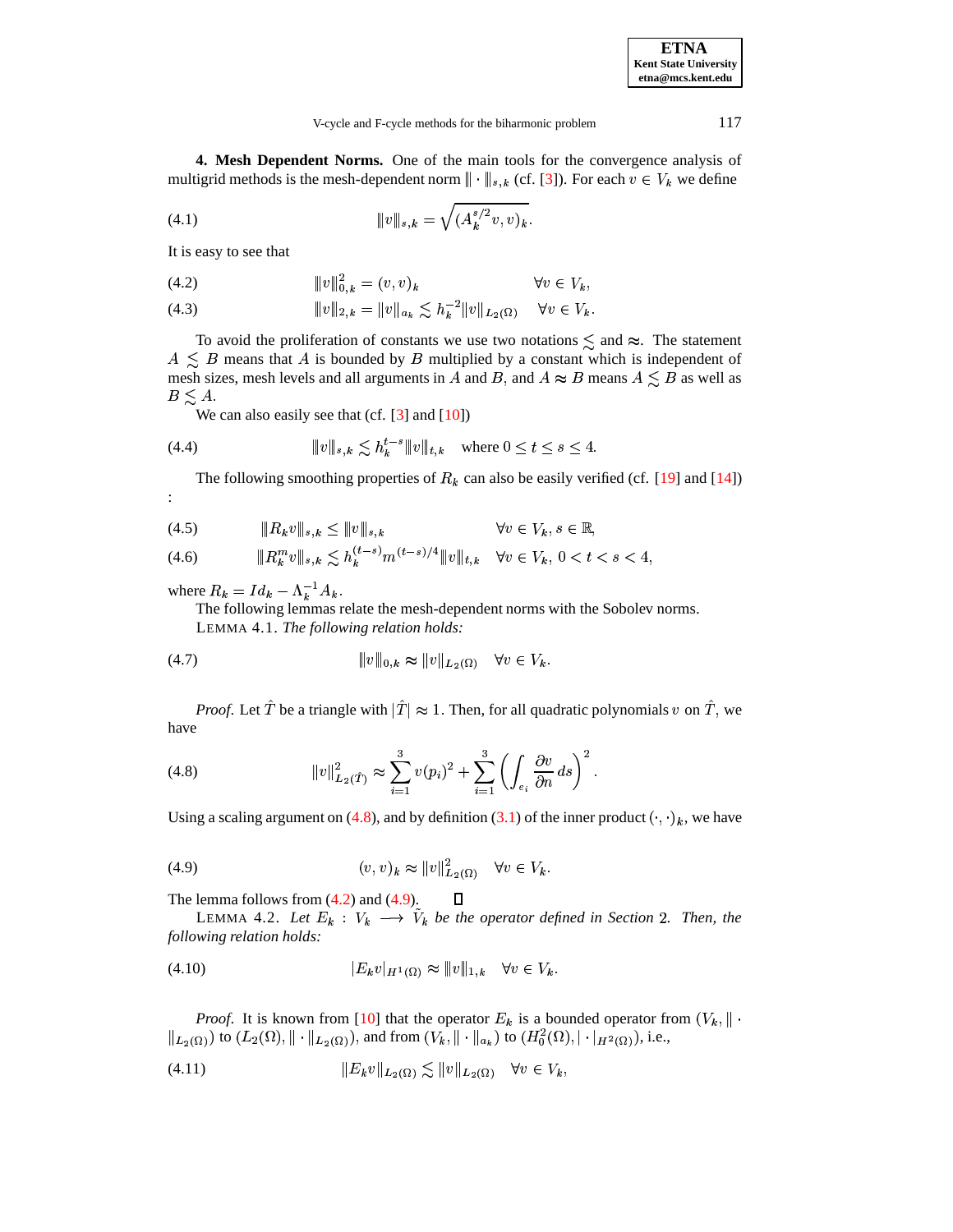or equivalently

(4.12) 
$$
||E_k v||_{L_2(\Omega)} \lesssim ||v||_{0,k} \quad \forall v \in V_k
$$

and

(4.13) 
$$
|E_k v|_{H^2(\Omega)} \lesssim ||v||_{a_k} \quad \forall v \in V_k,
$$

or equivalently

(4.14) 
$$
|E_k v|_{H^2(\Omega)} \lesssim ||v||_{2,k} \quad \forall v \in V_k.
$$

By interpolations of Sobolev spaces and Hilbert scales(cf. [\[5\]](#page-19-9) and [\[29\]](#page-20-13)), we have

(4.15) 
$$
|E_k v|_{H^1(\Omega)} \lesssim ||v||_{1,k} \quad \forall v \in V_k.
$$

Conversely, let  $Q_k : L_2(\Omega) \longrightarrow V_k$  be the  $L_2$  projection operator on  $V_k$ , i.e., for each  $\zeta \in L_2(\Omega)$ , the function  $Q_k \zeta \in V_k$  satisfies

$$
(Q_k \zeta, \tilde{v})_{L_2(\Omega)} = (\zeta, \tilde{v})_{L_2(\Omega)} \quad \forall \tilde{v} \in \tilde{V}_k.
$$

<span id="page-6-0"></span>It is known that (cf. [\[7\]](#page-19-15))

(4.16) 
$$
||Q_k\zeta||_{L_2(\Omega)} \lesssim ||\zeta||_{L_2(\Omega)} \quad \forall \zeta \in L_2(\Omega),
$$

<span id="page-6-1"></span>(4.16) 
$$
||Q_k\zeta||_{L_2(\Omega)} \gtrsim ||\zeta||_{L_2(\Omega)} \quad \forall \zeta \in L_2(\Omega),
$$
  
(4.17) 
$$
|Q_k\zeta|_{H^2(\Omega)} \lesssim |\zeta|_{H^2(\Omega)} \quad \forall \zeta \in H_0^2(\Omega).
$$

We define  $J_k : L_2(\Omega) \longrightarrow V_k$  by  $J_k = F_k Q_k$ . Then from [\(2.3\)](#page-2-1), [\(4.16\)](#page-6-0) and [\(4.17\)](#page-6-1) we have

$$
||J_k\zeta||_{0,k} \approx ||F_kQ_k\zeta||_{L_2(\Omega)} \lesssim ||Q_k\zeta||_{L_2(\Omega)} \lesssim ||\zeta||_{L_2(\Omega)} \quad \forall \zeta \in L_2(\Omega),
$$
  

$$
||J_k\zeta||_{2,k} = ||F_kQ_k\zeta||_{a_k} \lesssim |Q_k\zeta|_{H^2(\Omega)} \lesssim |\zeta|_{H^2(\Omega)} \qquad \forall \zeta \in H_0^2(\Omega).
$$

By interpolations of Sobolev spaces and Hilbert scales, we have

(4.18) 
$$
\|J_k\zeta\|_{1,k} \lesssim |\zeta|_{H^1(\Omega)} \quad \forall \zeta \in H_0^1(\Omega).
$$

For each  $v \in V_k$ , we have  $E_k v \in \tilde{v}_k$ . Then, by [\(2.2\)](#page-2-0) and the definition of  $Q_k$ , we have

$$
(4.19) \t\t J_k E_k v = F_k Q_k E_k v = F_k E_k v = v.
$$

From equations  $(4.18)$  and  $(4.19)$  we have

<span id="page-6-5"></span><span id="page-6-3"></span><span id="page-6-2"></span>
$$
\|v\|_{1,k} = \|J_k E_k v\|_{1,k} \lesssim |E_k v|_{H^2(\Omega)} \quad \forall v \in V_k.
$$

## $\Box$

LEMMA 4.3. *The following relation holds:*

(4.20) 
$$
\sum_{T \in \mathcal{T}_k} |v|_{H^1(T)}^2 \approx ||v||_{1,k}^2 \quad \forall v \in V_k.
$$

<span id="page-6-4"></span>*Proof.* It is known that (cf. (E) of [\[10\]](#page-19-6))

(4.21) 
$$
||v - E_k v||_{L_2(\Omega)} \lesssim h_k^2 ||v||_{a_k} \quad \forall v \in V_k.
$$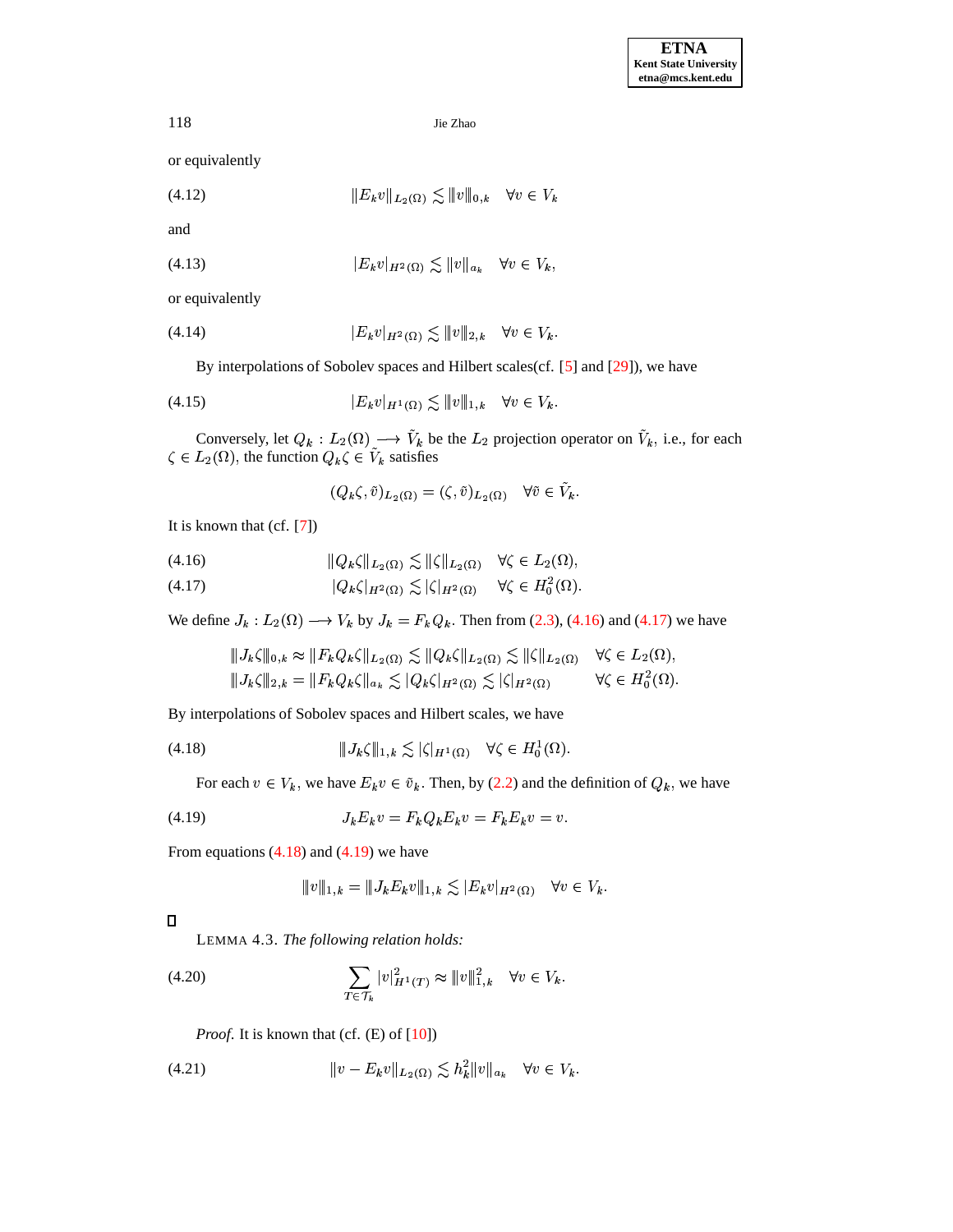| <b>ETNA</b>           |
|-----------------------|
| Kent State University |
| etna@mcs.kent.edu     |

From  $(2.4)$ ,  $(4.4)$ , Lemma [4.2,](#page-5-4)  $(4.21)$  and a standard inverse estimate (cf. [\[14\]](#page-19-10), [\[15\]](#page-19-16)) we have

$$
\sum_{T \in \mathcal{T}_k} |v|_{H^1(T)}^2 \le \sum_{T \in \mathcal{T}_k} (|v - E_k v|_{H^1(T)} + |E_k v|_{H^1(T)})^2
$$
\n
$$
\lesssim \sum_{T \in \mathcal{T}_k} |v - E_k v|_{H^1(T)}^2 + \sum_{T \in \mathcal{T}_k} |E_k v|_{H^1(T)}^2
$$
\n
$$
\lesssim h_k^{-2} \|v - E_k v\|_{L_2(\Omega)}^2 + |E_k v|_{H^1(\Omega)}^2
$$
\n
$$
\lesssim \sum_{T \in \mathcal{T}_k} h_k^2 |v|_{H^2(T)}^2 + |E_k v|_{H^1(\Omega)}^2
$$
\n
$$
\lesssim h_k^2 \|v\|_{2,k}^2 + |E_k v|_{H^1(\Omega)}^2 \lesssim \|v\|_{1,k}^2
$$

for all  $v \in V_k$ .

Conversely from Lemma [4.2,](#page-5-4) [\(4.21\)](#page-6-4) and a standard inverse estimate we have

$$
||v||_{1,k}^{2} \lesssim |E_{k}v|_{H^{1}(\Omega)}^{2} = \sum_{T \in \mathcal{T}_{k}} |E_{k}v|_{H^{1}(T)}^{2}
$$
  
\n
$$
\leq \sum_{T \in \mathcal{T}_{k}} (|v - E_{k}v|_{H^{1}(T)} + |v|_{H^{1}(T)})^{2}
$$
  
\n
$$
\lesssim \sum_{T \in \mathcal{T}_{k}} |v - E_{k}v|_{H^{1}(T)}^{2} + \sum_{T \in \mathcal{T}_{k}} |v|_{H^{1}(T)}^{2}
$$
  
\n
$$
\lesssim h_{k}^{-2} ||v - E_{k}v||_{L_{2}(\Omega)}^{2} + \sum_{T \in \mathcal{T}_{k}} |v|_{H^{1}(T)}^{2}
$$
  
\n
$$
\lesssim h_{k}^{2} ||v||_{a_{k}}^{2} + \sum_{T \in \mathcal{T}_{k}} |v|_{H^{1}(T)}^{2}
$$
  
\n
$$
\lesssim \sum_{T \in \mathcal{T}_{k}} |v|_{H^{1}(T)}^{2}
$$

for all  $v \in V_k$ .  $\Box$ 

**5.** Some known results for the additive theory. Let  $\mathbb{E}_{k,m}: V_k \longrightarrow V_k$  be the error propagation operator of the symmetric V-cycle algorithm applied to the equation [\(3.6\)](#page-4-0), i.e.,

$$
\mathbb{E}_{k,m}(z-z_0)=z-MG_{\mathcal{V}}(k,g,z_0,m),
$$

<span id="page-7-0"></span>where  $z$  is the exact solution of [\(3.6\)](#page-4-0). The following relations (cf. [\[5\]](#page-19-9) and [\[19\]](#page-20-9)) are wellknown:

<span id="page-7-1"></span>(5.1) 
$$
\mathbb{E}_{k,m} = R_k^m \left[ (Id_k - I_{k-1}^k P_k^{k-1}) + I_{k-1}^k \mathbb{E}_{k-1,m} P_k^{k-1} \right] R_k^m \text{ for } k \ge 2,
$$
  
(5.2) 
$$
\mathbb{E}_{1,m} = 0.
$$

From [\(5.1\)](#page-7-0) and [\(5.2\)](#page-7-1) the following additive expression for  $\mathbb{E}_{k,m}$  can be derived that is the starting point of the additive theory (cf. [\[13\]](#page-19-8)):

<span id="page-7-2"></span>(5.3) 
$$
\mathbb{E}_{k,m} = \sum_{j=2}^{k} R_k^m I_{k-1}^k \cdots R_{j+1}^m I_j^{j+1} R_j^m (Id_j - I_{j-1}^j P_j^{j-1}) R_j^m
$$

$$
\times P_{j+1}^j R_{j+1}^m \cdots P_k^{k-1} R_k^m.
$$

 $\overline{1}$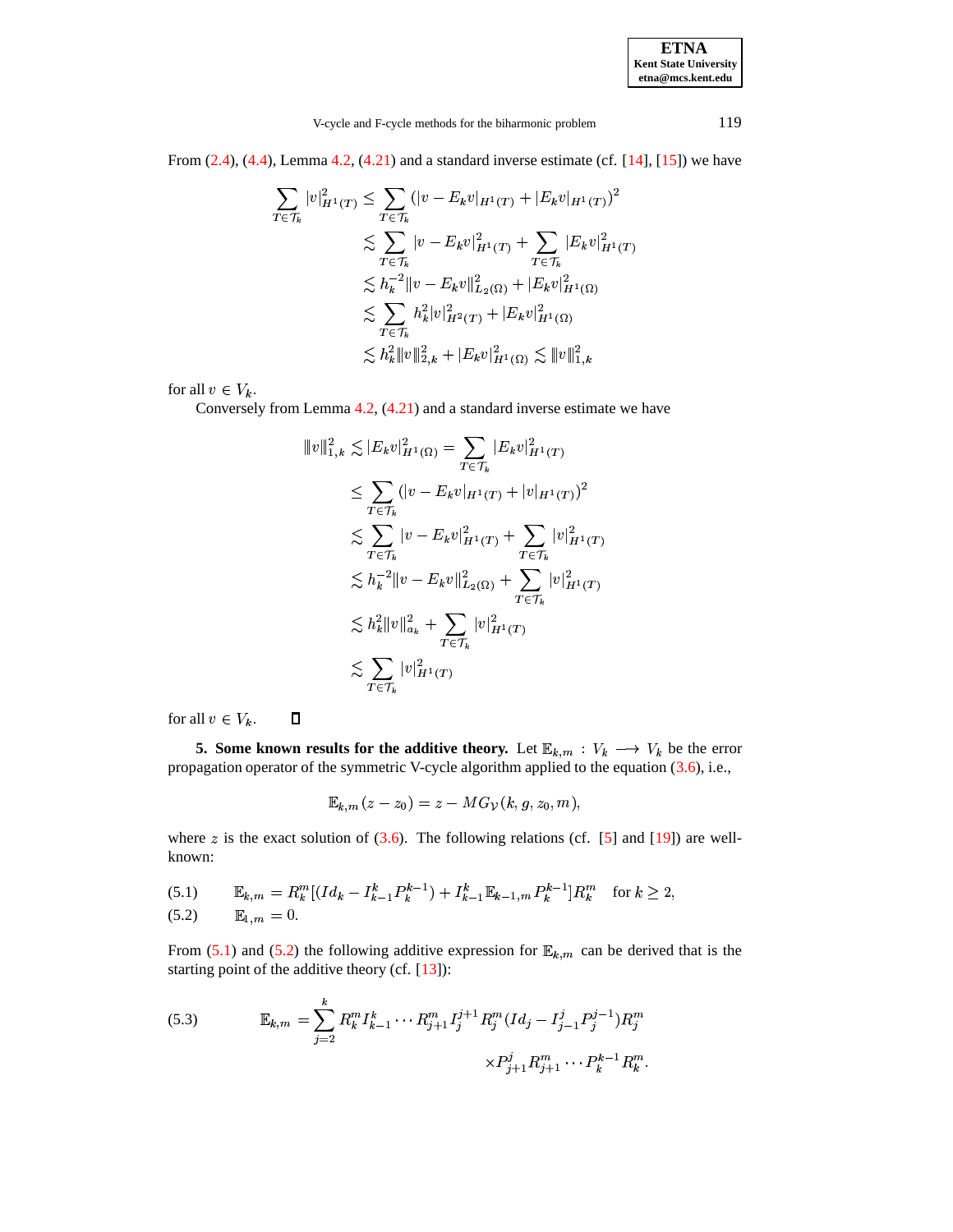Let  $\mathbb{E}_{k,m} : V_k \longrightarrow V_k$  be the error propagation operator of the symmetric F-cycle algorithm applied to the equation  $(3.6)$ , i.e.,

$$
\mathbb{\tilde{E}}_{\bm{k},\bm{m}}\left(z-z_{0}\right)=z-MG_{\mathcal{F}}(k,g,z_{0},m)
$$

where z is the exact solution of  $(3.6)$ . The following relations are also well-known (cf. [30]):

<span id="page-8-0"></span>(5.4) 
$$
\tilde{\mathbb{E}}_{1,m} = 0,
$$
  
(5.5)  $\tilde{\mathbb{E}}_{k,m} = R_k^m[(Id_k - I_{k-1}^k P_k^{k-1}) + I_{k-1}^k \mathbb{E}_{k-1,m} \tilde{\mathbb{E}}_{k-1,m} P_k^{k-1}]R_k^m, k \ge 2.$ 

An additive theory for the convergence analysis of V-cycle and F-cycle multigrid algorithms is developed in [13] based on the expressions  $(5.3)$  –  $(5.5)$ . It is shown there that, to complete the convergence analysis, we only need to verify the following assumptions.

Assumptions on  $V_k$ :

$$
(v, v)_k \approx ||v||_{L_2(\Omega)}^2 \qquad \forall v \in V_k,
$$
  

$$
||v||_{a_k} \lesssim h_k^{-2} ||v||_{L_2(\Omega)} \quad \forall v \in V_k.
$$

Assumptions on  $I_{k-1}^k$  and  $P_k^{k-1}$ :

$$
\|I_{k-1}^{k}v\|_{2,k}^{2} \leq (1+\theta^{2})\|v\|_{2,k-1}^{2} + C_{1}\theta^{-2}h_{k}^{2\alpha}\|v\|_{2+\alpha,k-1}^{2}
$$
  
\n
$$
\forall v \in V_{k-1}, \theta \in (0,1),
$$
  
\n
$$
\|I_{k-1}^{k}v\|_{2-\alpha,k}^{2} \leq (1+\theta^{2})\|v\|_{2-\alpha,k-1}^{2} + C_{2}\theta^{-2}h_{k}^{2\alpha}\|v\|_{2,k-1}^{2}
$$
  
\n
$$
\forall v \in V_{k-1}, \theta \in (0,1),
$$
  
\n
$$
\|P_{k}^{k-1}v\|_{2-\alpha,k-1}^{2} \leq (1+\theta^{2})\|v\|_{2-\alpha,k}^{2} + C_{3}\theta^{-2}h_{k}^{2\alpha}\|v\|_{2,k}^{2}
$$
  
\n
$$
\forall v \in V_{k}, \theta \in (0,1).
$$

Assumptions on  $I_{k-1}^k P_k^{k-1}$  and  $P_k^{k-1} I_{k-1}^k$ :

$$
\| (Id_k - I_{k-1}^k P_k^{k-1}) v \|_{2-\alpha,k} \lesssim h_k^{2\alpha} \| v \|_{2+\alpha,k} \quad \forall v \in V_k,
$$
  

$$
\| (Id_{k-1} - P_k^{k-1} I_{k-1}^k) v \|_{2-\alpha,k-1} \lesssim h_k^{\alpha} \| v \|_{2,k-1} \quad \forall v \in V_k.
$$

It is also shown in  $[13]$  that these assumptions can be verified for a specific nonconforming multigrid method by the use of the following framework.

First, we should establish a relation between the nonconforming finite element space  $V_k$ and its conforming relative  $V_k$ . In addition to (2.2) and (2.3), the two spaces are also assumed to satisfy the following properties, which have been established in [10].

Let  $\zeta \in H^{2+\alpha}(\Omega) \cap H_0^2(\Omega)$ ,  $\zeta_k \in V_k$  and  $\zeta_{k-1} \in V_{k-1}$  be related by

$$
a(\zeta, E_k v) = a_k(\zeta_k, v) \qquad \forall v \in V_k,
$$
  

$$
a(\zeta, E_{k-1} v) = a_{k-1}(\zeta_{k-1}, v) \quad \forall v \in V_{k-1}
$$

<span id="page-8-1"></span>Then the following estimates hold:

- $\|\zeta-\zeta_k\|_{a_k}\lesssim h_k^{\alpha}\|\zeta\|_{H^{2+\alpha}(\Omega)},$  $(5.6)$
- <span id="page-8-2"></span> $\|\Pi_k\zeta-\zeta_k\|_{2-\alpha,k}\lesssim h_k^{2\alpha}\|\zeta\|_{H^{2+\alpha}(\Omega)},$  $(5.7)$
- $|||\zeta_{k-1}-P_k^{k-1}\zeta_k||_{2-\alpha,k-1}\lesssim h_k^{2\alpha}||\zeta||_{H^{2+\alpha}(\Omega)},$  $(5.8)$

120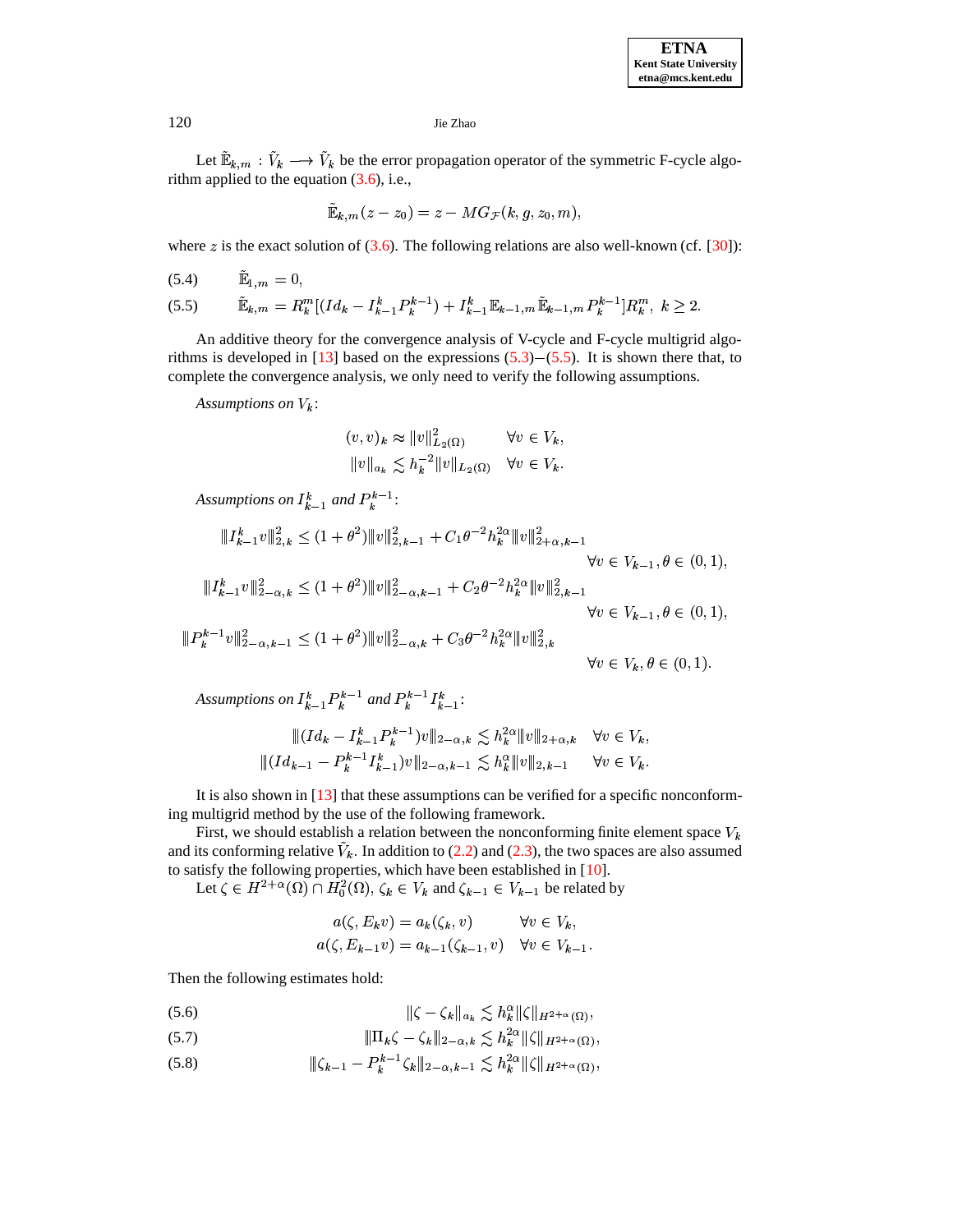**ETNA Kent State University etna@mcs.kent.edu**

## V-cycle and F-cycle methods for the biharmonic problem 121

<span id="page-9-3"></span>where  $\alpha$  is the index of elliptic regularity in [\(1.2\)](#page-0-1) and  $\Pi_k : H_0^2(\Omega) \longrightarrow V_k$  is the Morley interpolation operator defined as follows. For each  $\zeta \in H_0^2(\Omega)$ , the function  $\Pi_k \zeta \in V_k$ satisfies

(5.9) 
$$
(\Pi_k v)(p) = v(p) \text{ and } \int_e \frac{\partial(\Pi_k v)}{\partial n} ds = \int_e \frac{\partial v}{\partial n} ds,
$$
  
where *p* and *e* range over the internal vertices and edges of  $\mathcal{T}_k$ .

Secondly, we need the following estimates concerning  $I_{k-1}^k$  and  $\prod_k$ , which have also been established in [\[10\]](#page-19-6) :

<span id="page-9-0"></span> $\|I_{k-1}^k v\|_{s,k} \lesssim \|$  $\|v\|_{s,k} \lesssim \|v\|_{s,k-1}$ 1  $\forall v \in V_{k-1}, v \leq s \leq$ (5.10)  $\|I_{k-1}^k v\|_{s,k} \lesssim \|v\|_{s,k-1}$   $\forall v \in V_{k-1}, 0 \le s \le 2,$ <br>
(5.11)  $\| \zeta - \prod_k \zeta \|_{I_{k-1}(x)} \lesssim h_k^2 |\zeta|_{H^2(\Omega)}$   $\forall \zeta \in H^2_{\delta}(\Omega).$ 

$$
\|\zeta - \Pi_k \zeta\|_{L_2(\Omega)} \lesssim h_k^2 |\zeta|_{H^2(\Omega)} \qquad \forall \zeta \in H_0^2(\Omega),
$$

$$
(5.12) \t\t ||\zeta - \Pi_k \zeta||_{a_k} \lesssim h_k^{\alpha} \|\zeta\|_{H^{2+\alpha}} \t\t \forall \zeta \in H^{2+\alpha}(\Omega) \cap H_0^2(\Omega),
$$
  

$$
(5.13) \t\t \|\Pi_k \zeta - I_{k-1}^k \Pi_{k-1} \zeta\|_{2-\alpha} \leq h_k^{2\alpha} \|\zeta\|_{H^{2+\alpha}(\Omega)} \quad \forall \zeta \in H^{2+\alpha}(\Omega) \cap H_0^2(\Omega).
$$

 - - ! <sup>6</sup> <sup>6</sup> - - -<sup>1</sup> & "O <sup>U</sup> (5.13)  N>O - <sup>P</sup>  -VI

<span id="page-9-2"></span>Finally, the following new estimates are required for relating mesh-dependent norms between two consecutive levels. First of all, we have

(5.14) - - -! <sup>6</sup> - - <sup>1</sup> \_ <sup>L</sup> <sup>+</sup> - - - - <sup>1</sup> <sup>6</sup> <sup>+</sup> ` ? "O - - - - <sup>1</sup> <sup>6</sup> \*. & < :L V

where the positive constant  $C_0$  is mesh-independent. Moreover, the operator  $\Pi_{k-1}$  can be extended to map  $H_0^2(\Omega) + V_k$  to  $V_{k-1}$  (see the next section for details) and we have

<span id="page-9-6"></span><span id="page-9-5"></span>(5.15) 
$$
\|\Pi_{k-1}v\|_{a_k} \lesssim \|v\|_{a_k} \qquad \forall v \in H_0^2(\Omega) + V_k,
$$

<span id="page-9-1"></span>(5.15) 
$$
\| \Pi_{k-1} v \|_{a_k} \gtrsim \| v \|_{a_k} \quad \forall v \in H_0^-(\Omega) +
$$
  
(5.16) 
$$
\| \Pi_{k-1} v - v \|_{L_2(\Omega)} \lesssim h_k^2 \| v \|_{a_k} \quad \forall v \in V_k,
$$

$$
(5.17) \qquad \|\Pi_{k-1}v\|_{0,k-1}^2 \le (1+\theta^2)\|v\|_{0,k}^2 + C_0'\theta^{-2}h_k^{2\alpha}\|v\|_{\alpha,k}^2 \quad \forall v \in V_k, \ \theta \in (0,1),
$$

where the positive constant  $C'_0$  is mesh-independent.

The theory in [\[13\]](#page-19-8) can be applied to V-cycle and F-cycle multigrid methods using the Morley element once we have  $(2.2)$ ,  $(2.3)$ ,  $(5.6)-(5.8)$  $(5.6)-(5.8)$  $(5.6)-(5.8)$  and  $(5.10)-(5.17)$  $(5.10)-(5.17)$  $(5.10)-(5.17)$ .

We will establish the new estimates  $(5.14)-(5.17)$  $(5.14)-(5.17)$  $(5.14)-(5.17)$  in the next section and complete the convergence analysis.

**6.** Convergence Analysis. We first extend the definition of  $\Pi_k$  to a larger space. In fact, the definition [\(5.9\)](#page-9-3) can be extended to  $H_0^2(\Omega) + V_k + V_{k+1}$ .

<span id="page-9-7"></span>Let  $v \in H_0^2(\Omega) + V_{k+1}$ . First of all, the value  $v(p)$  is well-defined for  $p \in V_k$ . Secondly, the integral  $\int_e \frac{\partial v}{\partial n} ds$  is also well-defined for  $e \in \mathcal{E}_k$ . In particular, if  $v \in V_{k+1}$ , then

(6.1) 
$$
\int_{e} \frac{\partial v}{\partial n} ds = \int_{e_1} \frac{\partial v}{\partial n} ds + \int_{e_2} \frac{\partial v}{\partial n} ds
$$

where  $e_1, e_2 \in \mathcal{E}_{k+1}$  with  $e = e_1 \cup e_2$  (cf. Figure [6.1\)](#page-16-0). Therefore the linear operator  $\Pi_k$  is well-defined from the larger space  $H_0^2(\Omega) + V_k + V_{k+1}$  into  $V_k$ . In particular,  $\Pi_k$ :  $H_0^2(\Omega) + V_k \longrightarrow V_k$  and  $\Pi_{k-1} : H_0^2(\Omega) + V_k \longrightarrow V_{k-1}$  are both well-defined.

<span id="page-9-4"></span>Before we prove the estimates  $(5.14)$ – $(5.17)$ , we give two lemmas.

LEMMA 6.1. *The following estimate holds:*

(6.2) 
$$
||v - \Pi_k v||_{L_2(\Omega)} + h_k^2 ||\Pi_k v||_{a_k} \lesssim h_k^2 ||v||_{a_k} \quad \forall v \in H_0^2(\Omega) + V_k.
$$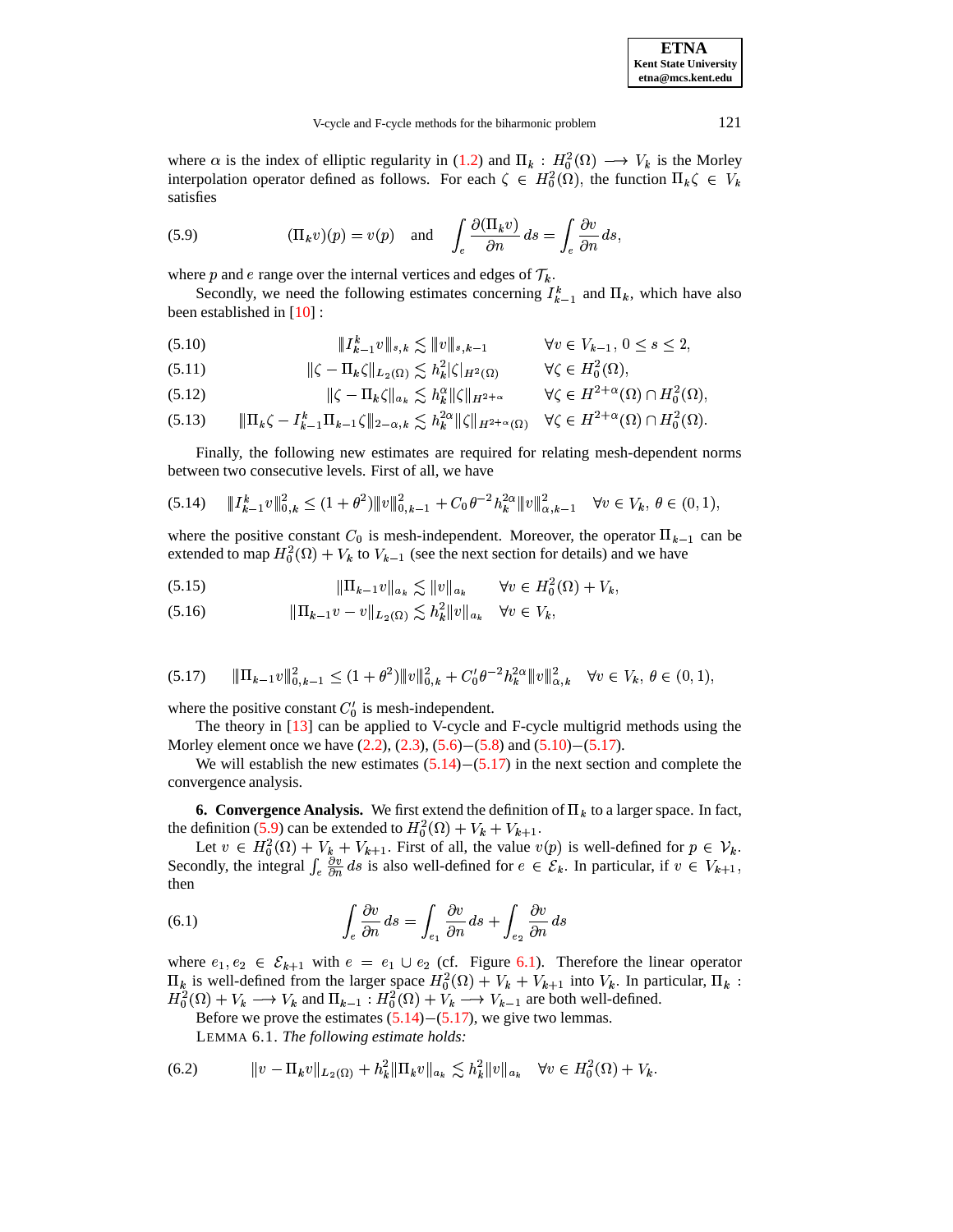



<span id="page-10-0"></span>FIG. 6.1. An edge  $e \in \mathcal{E}_{k-1}$ .

*Proof.* Let  $T \in \mathcal{T}_k$ ,  $\zeta \in H^2(T)$  and the quadratic polynomial  $\Pi_T \zeta$  on  $T$  be the Morley nodal interpolant of  $\zeta$ , i.e.,

(6.3) 
$$
(\Pi_T \zeta)(p_i) = \zeta(p_i) \text{ and } \int_{e_i} \frac{\partial(\Pi_T \zeta)}{\partial n} ds = \int_{e_i} \frac{\partial \zeta}{\partial n} ds,
$$

for  $i = 1, 2$  and 3, where  $p_1, p_2$  and  $p_3$  are the vertices of T, and  $e_1, e_2$  and  $e_3$  are the edges of  $T$ . It is well-known that (cf. [14] and [15])

(6.4) 
$$
\|\zeta - \Pi_T \zeta\|_{L_2(T)} + h_k^2 |\Pi_T \zeta|_{H^2(T)} \lesssim h_k^2 |\zeta|_{H^2(T)}
$$

Let  $v \in H_0^2(\Omega) + V_k$  and  $T \in \mathcal{T}_k$ . Then  $v_T \in H^2(T)$  and  $\Pi_k v = \Pi_T v_T$  on T. Therefore

(6.5) 
$$
||v - \Pi_k v||_{L_2(T)} + h_k^2 |\Pi_k v|_{H^2(T)} \lesssim h_k^2 |v|_{H^2(T)}.
$$

The estimate (6.2) holds because (6.5) is valid for all  $T \in \mathcal{T}_k$ .  $\Box$ LEMMA 6.2. The following equality holds:

(6.6) 
$$
\Pi_{k-1} \Pi_k v = \Pi_{k-1} v \quad \forall v \in H_0^2(\Omega) + V_k.
$$

*Proof.* Let  $v \in H_0^2(\Omega) + V_k$  be arbitrary. The functions  $\Pi_{k-1} \Pi_k v$  and  $\Pi_{k-1} v$  are both in  $V_{k-1}$ . Moreover, we have

<span id="page-10-1"></span>
$$
(\Pi_{k-1}\Pi_k v)(p) = (\Pi_{k-1}v)(p)
$$

for all  $p \in V_{k-1}$ , and

$$
\int_{e} \frac{\partial(\Pi_{k-1}\Pi_{k}v)}{\partial n} ds = \int_{e_{1}} \frac{\partial(\Pi_{k}v)}{\partial n} ds + \int_{e_{2}} \frac{\partial(\Pi_{k}v)}{\partial n} ds
$$

$$
= \int_{e_{1}} \frac{\partial v}{\partial n} ds + \int_{e_{2}} \frac{\partial v}{\partial n} ds
$$

$$
= \int_{e} \frac{\partial v}{\partial n} ds = \int_{e} \frac{\partial(\Pi_{k-1}v)}{\partial n} ds
$$

<span id="page-10-2"></span>for all  $e \in \mathcal{E}_{k-1}$ , where  $e_1, e_2 \in \mathcal{E}_k$  with  $e = e_1 \cup e_2$  (cf. Figure 6.1). Therefore  $\Pi_{k-1} \Pi_k v =$  $\Pi_{k-1}v.$  $\Box$ 

LEMMA 6.3. The estimate  $(5.16)$  holds. That is,

$$
|\Pi_{k-1}v - v||_{L_2(\Omega)} \lesssim h_k^2 ||v||_{a_k} \quad \forall v \in V_k.
$$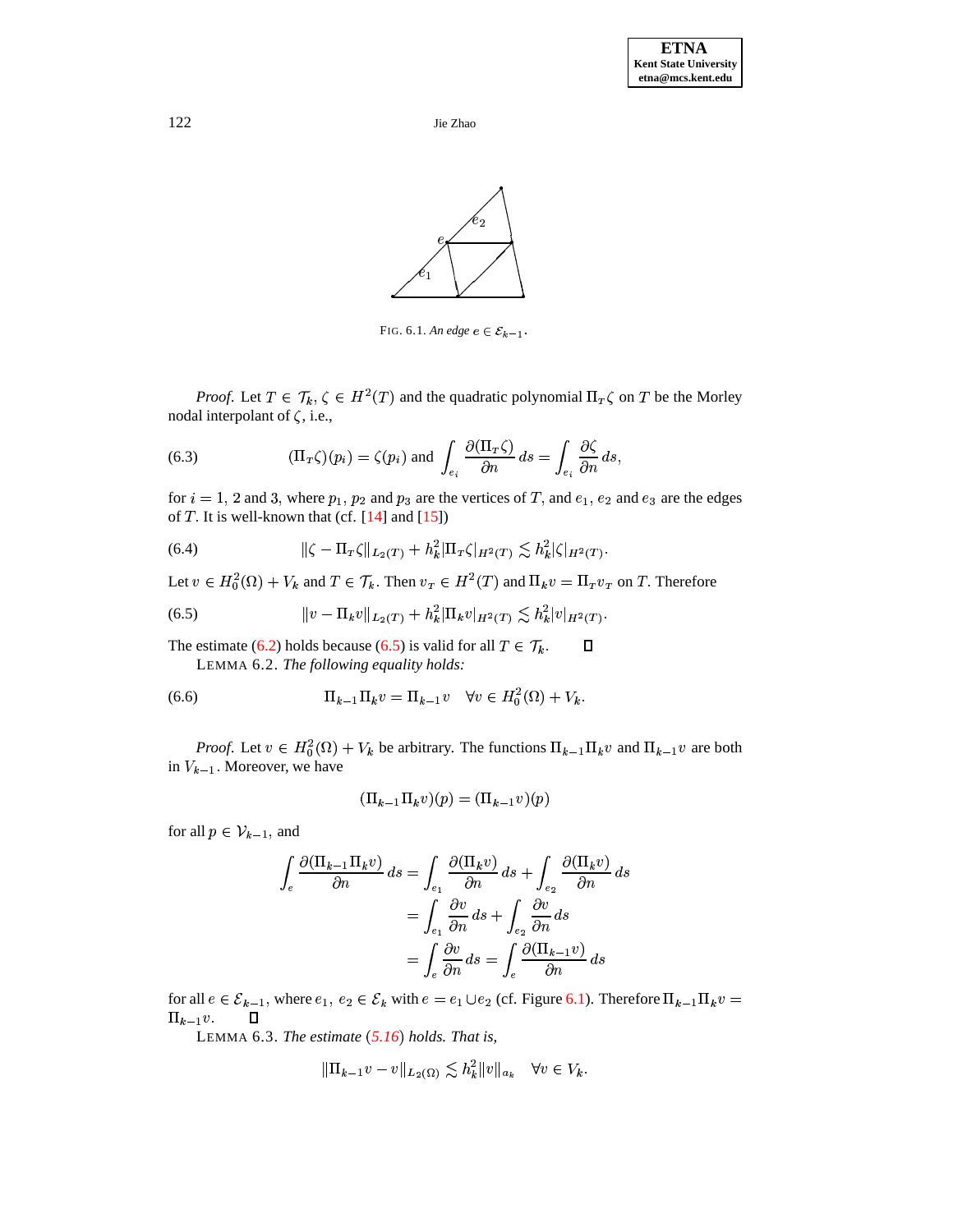V-cycle and F-cycle methods for the biharmonic problem 123



<span id="page-11-0"></span>FIG. 6.2. A reference triangle  $T$  divided into 4 triangles  $T_1, T_2, T_3$  and  $T_4$ 

*Proof.* Let  $T \in \mathcal{T}_{k-1}$  be divided into 4 triangles  $T_1, T_2, T_3$  and  $T_4$  in  $\mathcal{T}_k$  and  $T =$  $T/h_{k-1}$ . Then  $|T| \approx 1$  (cf. Figure [6.2\)](#page-11-0).

For each  $v \in V_k$ , define  $\tilde{v}(\tilde{x}) = v(h_{k-1}\tilde{x})$  for  $\tilde{x} \in T$ . Note that  $\tilde{x} \in T$  if and only if ?  $h_{k-1}\tilde{x} \in T$ . If  $w = \Pi_{k-1}v$ , then we define  $\Pi_{k-1}\tilde{v}$  to be  $\tilde{w}$ .

Let  $V(T)$  be the Morley finite element space associated with  $T_1, T_2, T_3$  and  $T_4$ . Note that  $V(T)$  is the space of functions  $\tilde{v} \in L_2(T)$  such that  $\tilde{v}|_{\tilde{T}_i}$  is a quadratic polynomial on  $T_i$  for  $V(\overline{T})$  is the space of functions  $\tilde{v} \in L_2(\overline{T})$  such that  $\tilde{v}|_{\overline{T}_i}$  is a quadratic polynomial on  $\overline{T}_i$  for  $i = 1, 2, 3$  and 4,  $\tilde{v}$  is continuous at  $p_1$ ,  $p_2$  and  $p_3$ , and  $\partial \tilde{v}/\partial n$  is continu  $m_3$ . We can see that  $V(T)$  is a finite dimensional linear space and

$$
\|\tilde{v}\|_{*} = \left[\sum_{i=1}^{4} |\tilde{v}|^{2}_{H^{2}(\tilde{T}_{i})}\right]^{1/2}
$$

defines a norm on the quotient space  $V(\tilde{T})/P_1(\tilde{T})$ , where  $P_1(\tilde{T})$  is the space of linear functions on  $\tilde{T}$ . On the other hand,

<span id="page-11-1"></span>
$$
v \longrightarrow \|\tilde{\Pi}_{k-1}\tilde{v} - \tilde{v}\|_{L_2(\tilde{T})}
$$

<sup>X</sup>

defines a semi-norm on  $V(\tilde{T})/P_1(\tilde{T})$ . Therefore

(6.7) 
$$
\|\tilde{\Pi}_{k-1}\tilde{v} - \tilde{v}\|_{L_2(\tilde{T})} \lesssim \left[\sum_{i=1}^4 |\tilde{v}|^2_{H^2(\tilde{T}_i)}\right]^{1/2}.
$$

A scaling argument on [\(6.7\)](#page-11-1) yields

(6.8) 
$$
\|\Pi_{k-1}v - v\|_{L_2(T)} \lesssim h_k^2 \left[\sum_{i=1}^4 |v|_{H^2(T_i)}^2\right]^{1/2}.
$$

 $\Box$ 

The estimate [\(5.16\)](#page-9-5) follows.

LEMMA 6.4. *The estimate [5.15](#page-9-6) holds. That is,*

$$
\|\Pi_{k-1}v\|_{a_k} \lesssim \|v\|_{a_k} \quad \forall v \in H_0^2(\Omega) + V_k.
$$

**ETNA Kent State University etna@mcs.kent.edu**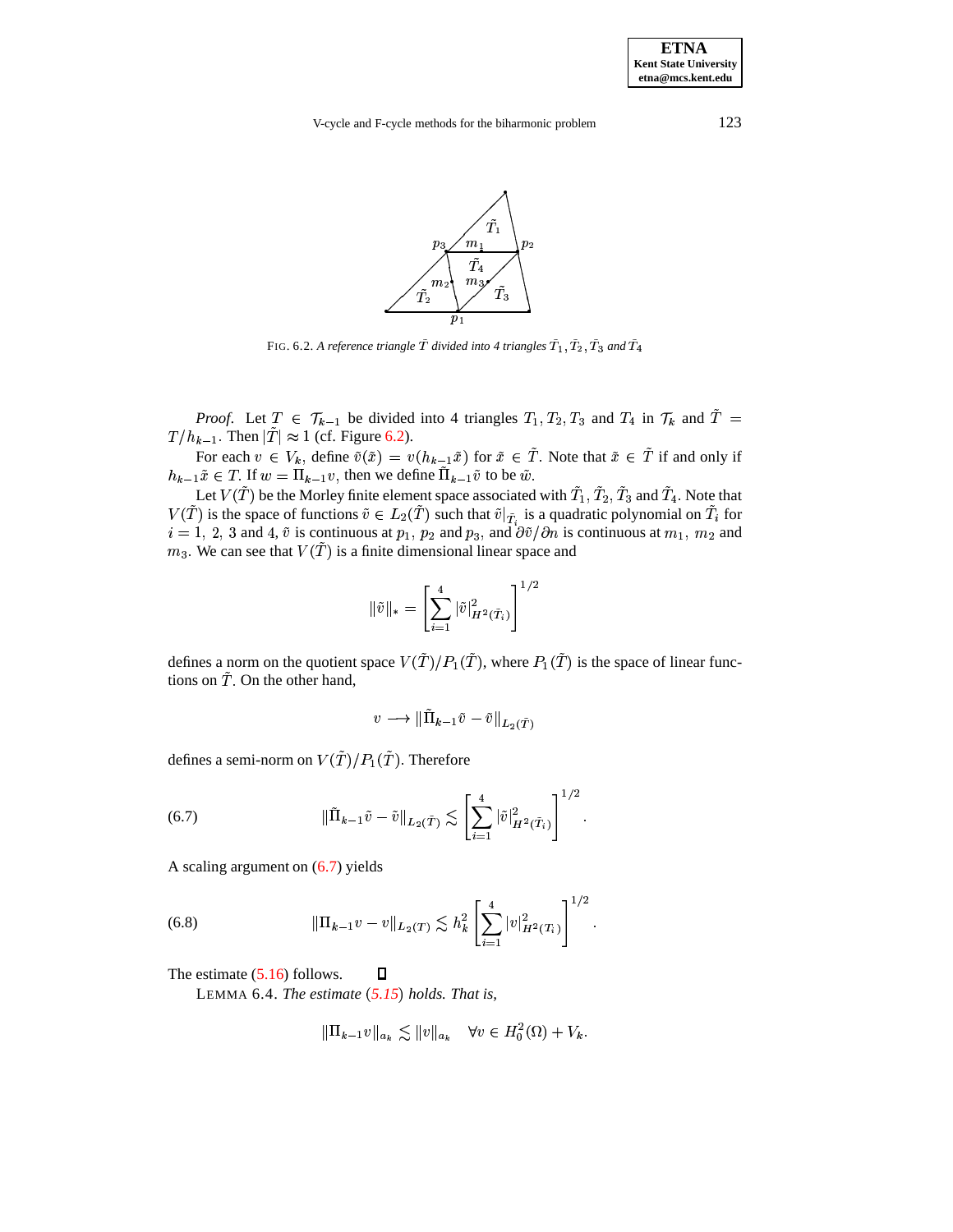*Proof.* From (6.2), (6.6), Lemma 6.3 and an inverse estimate we have that, for all  $v \in$  $H_0^2(\Omega)+V_k,$ 

<span id="page-12-0"></span>
$$
\begin{aligned} \|\Pi_{k-1}v\|_{a_k} &= \|\Pi_{k-1}\Pi_k v\|_{a_k} \\ &\le \|\Pi_{k-1}\Pi_k v - \Pi_k v\|_{a_k} + \|\Pi_k v\|_{a_k} \\ &\le h_k^{-2} \|\Pi_{k-1}\Pi_k v - \Pi_k v\|_{L_2(\Omega)} + \|\Pi_k v\|_{a_k} \\ &\le \|\Pi_k v\|_{a_k} \le \|v\|_{a_k} .\end{aligned}
$$

 $\Box$ 

Before we prove the estimates  $(5.14)$  and  $(5.17)$ , we state an elementary inequality:

(6.9) 
$$
(a+b)^2 \le (1+\theta^2)a^2 + (1+\theta^{-2})b^2 \quad \forall a, b \in \mathbb{R}, \ \theta \in (0,1).
$$

In the rest of the section, we use  $C$  for a mesh-independent constant. The values of  $C$  at different appearances are not necessarily identical.

LEMMA 6.5. The estimate  $(5.14)$  holds. That is,

(6.10) 
$$
||I_{k-1}^k v||_{0,k}^2 \le (1+\theta^2) ||v||_{0,k-1}^2 + C\theta^{-2}h_k^{2\alpha} ||v||_{\alpha,k-1}^2
$$

for all  $v \in V_{k-1}$  and  $\theta \in (0,1)$ .

*Proof.* Let  $v \in V_{k-1}$  be arbitrary and  $w = I_{k-1}^k v$ . Then by (3.1) we have

(6.11) 
$$
||I_{k-1}^k v||_{0,k}^2 = (w, w)_k = h_k^2 \left[ \sum_{p \in \mathcal{V}_k} n(p) w(p)^2 + \sum_{e \in \mathcal{E}_k} \left( \int_e \frac{\partial w}{\partial n} ds \right)^2 \right]
$$

<span id="page-12-4"></span>and

(6.12) 
$$
\|v\|_{0,k-1}^2 = h_k^2 \left[ \sum_{p \in \mathcal{V}_{k-1}} n(p) v(p)^2 + \sum_{e \in \mathcal{E}_{k-1}} \left( \int_e \frac{\partial v}{\partial n} ds \right)^2 \right],
$$

<span id="page-12-3"></span><span id="page-12-2"></span> $\overline{a}$ 

where  $n(p) = |S_p|/6$  and  $S_p$  is the set of triangles sharing p as a common vertex. Note that  $n(p)$  is independent of k.

If  $p \in V_{k-1}$ , then the value  $v(p)$  is well-defined, i.e.,  $v_T(p) = v|_{T}(p) = v(p)$  for all  $T \in \mathcal{T}_{k-1}$  sharing p as a common vertex. From (3.4) in the definition of  $I_{k-1}^k$  we have  $w(p) = v(p)$ . If  $p \in V_k \setminus V_{k-1}$ . Then p is the midpoint of some  $e \in \mathcal{E}_{k-1}$ , which is the common edge of two triangles  $T, T' \in \mathcal{T}_{k-1}$  (cf. Figure 6.3). After subdivision, p is the common vertex of 6 triangles in  $\mathcal{T}_k$  and therefore  $n(p) = 1$ . Hence we can write

(6.13) 
$$
\sum_{p \in \mathcal{V}_k} n(p) w(p)^2 = \sum_{p \in \mathcal{V}_{k-1}} n(p) v(p)^2 + \sum_{p \in \mathcal{V}_k \setminus \mathcal{V}_{k-1}} w(p)^2
$$

Suppose  $p_1$  and  $p_2$  are the endpoints of e (cf. Figure 6.3). We have

<span id="page-12-1"></span>(6.14) 
$$
w(p)^2 = \left[\frac{1}{2}(v_T(p) + v_{T'}(p))\right]^2 \le \frac{1}{2}(v_T(p))^2 + \frac{1}{2}(v_{T'}(p))^2
$$

Then from  $(6.9)$  we can write

$$
\frac{1}{2}(v_T(p))^2 = \frac{1}{2} [v(p_1) + (v_T(p) - v(p_1))]^2
$$
  
\n
$$
\leq \frac{1}{2} (1 + \theta^2) v(p_1)^2 + C\theta^{-2} [v_T(p) - v(p_1)]^2.
$$

124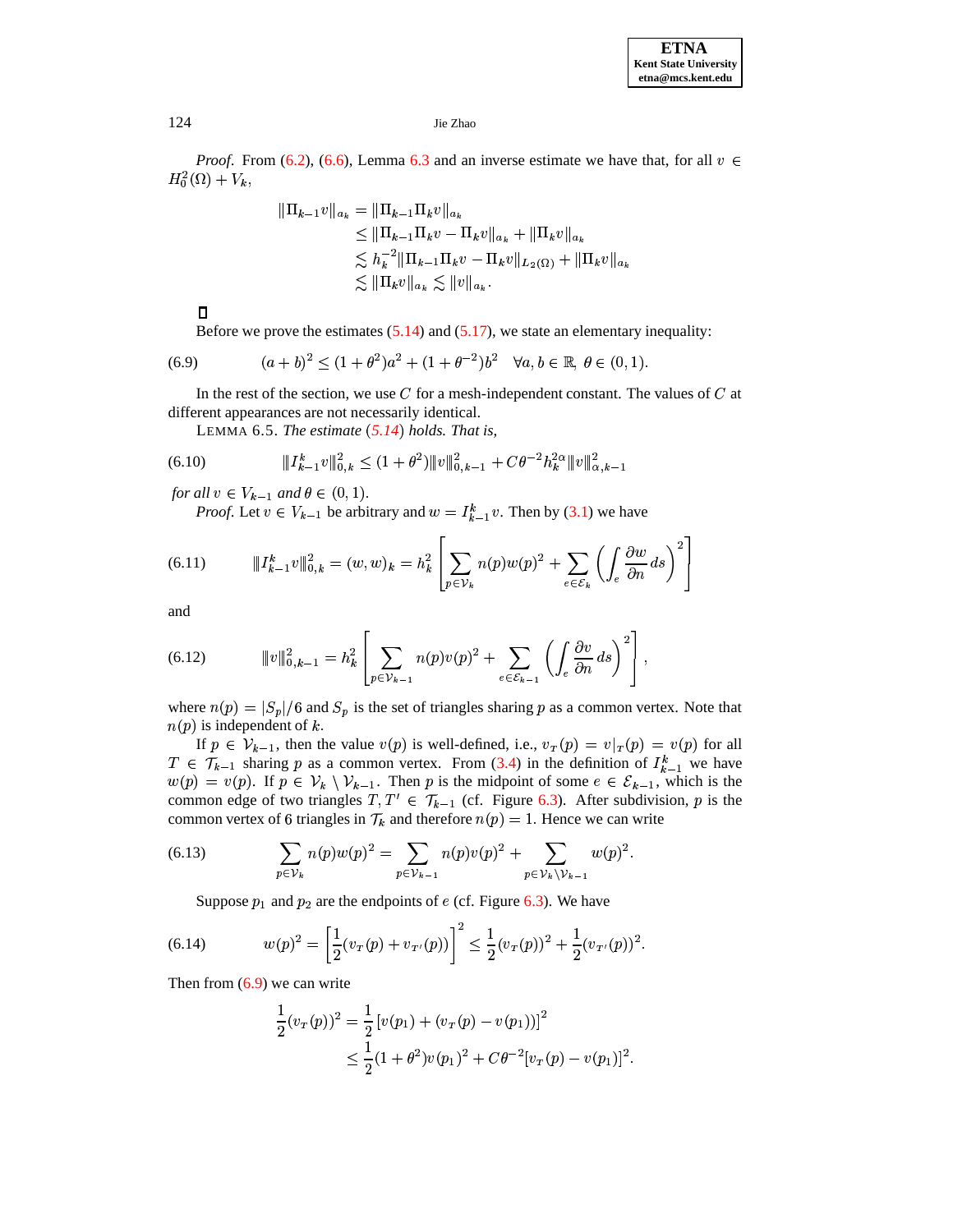**ETNA Kent State University etna@mcs.kent.edu**

V-cycle and F-cycle methods for the biharmonic problem 125



<span id="page-13-0"></span>FIG. 6.3. A vertex  $p \in \mathcal{T}_k \setminus \mathcal{T}_{k-1}$ 

Note that the Mean-Value Theorem and a standard inverse estimate imply that

$$
[v_T(p) - v(p_1)]^2 \le |p - p_1|^2 \|\nabla v\|_{L_\infty(T)}^2 \le C|v|_{H^1(T)}^2.
$$

<span id="page-13-1"></span>Therefore we have

(6.15) 
$$
\frac{1}{2}(v_T(p))^2 \leq \frac{1}{2}(1+\theta^2)v(p_1)^2 + C\theta^{-2}|v|_{H^1(T)}^2,
$$

<span id="page-13-2"></span>and similarly

(6.16) 
$$
\frac{1}{2}(v_{\tau'}(p))^2 \leq \frac{1}{2}(1+\theta^2)v(p_2)^2 + C\theta^{-2}|v|_{H^1(T')}^2.
$$

<span id="page-13-3"></span>Thus from  $(6.14)$ ,  $(6.15)$ , and  $(6.16)$  we have

(6.17) 
$$
w(p)^2 \leq \frac{1}{2}(1+\theta^2)[v(p_1)^2+v(p_2)^2]+C\theta^{-2}[|v|_{H^1(T)}^2+|v|_{H^1(T')}^2].
$$

Taking summation of [\(6.17\)](#page-13-3) over  $p \in \mathcal{V}_k \setminus \mathcal{V}_{k-1}$  gives 1 gives

<span id="page-13-6"></span>
$$
\sum_{p \in \mathcal{V}_k \setminus \mathcal{V}_{k-1}} w(p)^2 \leq \frac{1}{2} (1 + \theta^2) \sum_{p \in \mathcal{V}_{k-1}} |S_p| v(p)^2 + C \theta^{-2} \sum_{T \in \mathcal{T}_{k-1}} |v|_{H^1(T)}^2
$$
  
= 3(1 + \theta^2) \sum\_{p \in \mathcal{V}\_{k-1}} n(p) v(p)^2 + C \theta^{-2} \sum\_{T \in \mathcal{T}\_{k-1}} |v|\_{H^1(T)}^2.

Therefore it follows from [\(6.13\)](#page-12-2) that

(6.18) 
$$
\sum_{p \in \mathcal{V}_k} n(p) w(p)^2 \le 4(1+\theta^2) \sum_{p \in \mathcal{V}_{k-1}} n(p) v(p)^2 + C\theta^{-2} \sum_{T \in \mathcal{T}_{k-1}} |v|_{H^1(T)}^2.
$$

<span id="page-13-5"></span>By the definition of  $I_{k-1}^k$  (cf. [\(3.5\)](#page-3-4)), we have

<span id="page-13-4"></span>(6.19) 
$$
\sum_{e \in \mathcal{E}_k} \left( \int_e \frac{\partial w}{\partial n} ds \right)^2 \leq C \sum_{T \in \mathcal{T}_k} \left( \int_{\partial T} \frac{\partial v_T}{\partial n} ds \right)^2.
$$

From the Mean-Value Theorem and a standard inverse estimate we have

(6.20) 
$$
\left(\int_{\partial T} \frac{\partial v_T}{\partial n} ds\right)^2 \leq |\partial T|^2 \|\nabla v\|_{L_\infty(T)}^2 \leq C|v|_{H^1(T)}^2
$$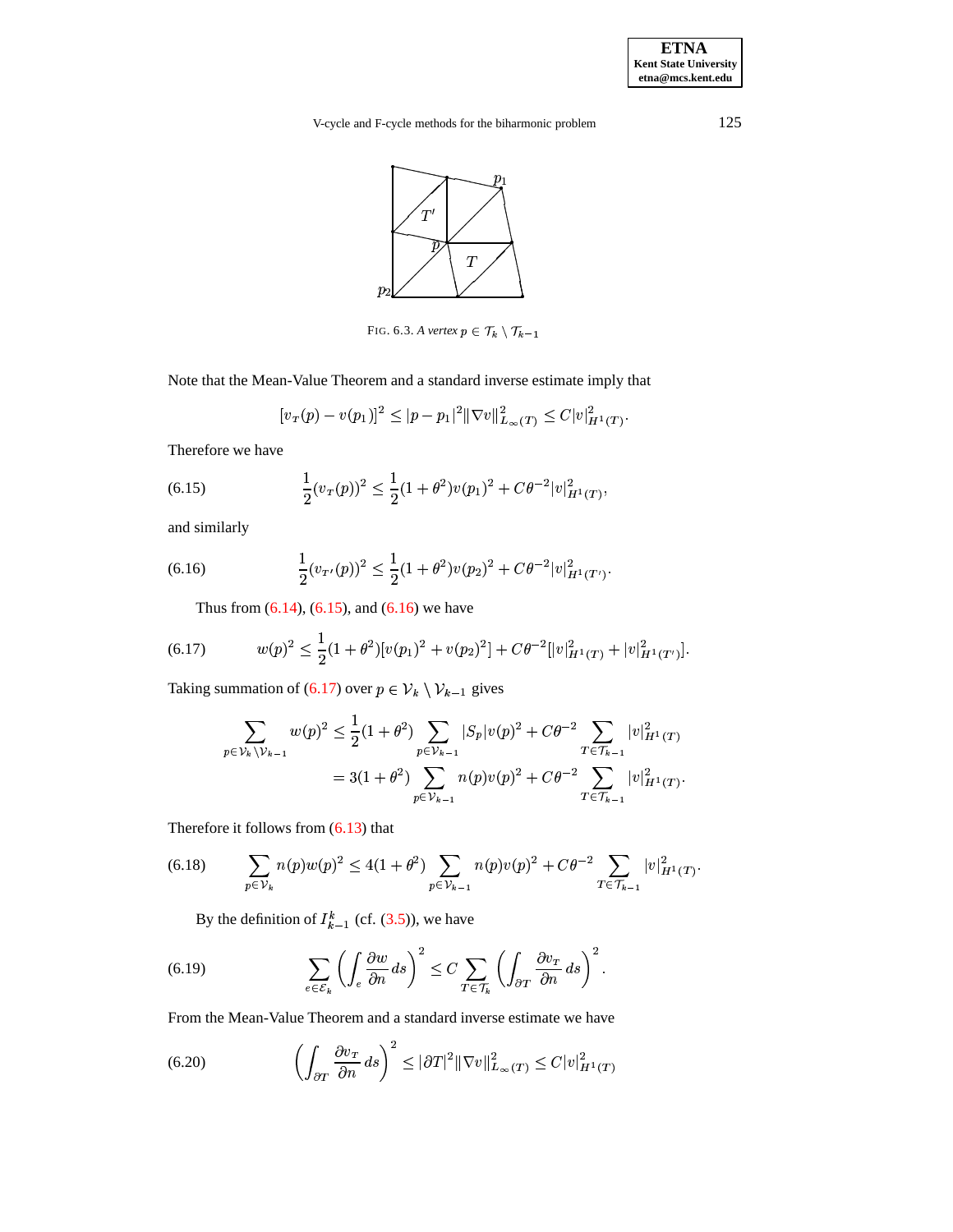for all  $T \in \mathcal{T}_k$ . Therefore from (6.19) and (6.20) we have

(6.21) 
$$
\sum_{e \in \mathcal{E}_k} \left( \int_e \frac{\partial w}{\partial n} ds \right)^2 \leq C \sum_{T \in \mathcal{T}_{k-1}} |v|_{H^1(T)}^2
$$

By  $(2.1)$ ,  $(4.4)$ , Lemma 4.3,  $(6.11)$ ,  $(6.12)$ ,  $(6.18)$  and  $(6.21)$ , we have

$$
\|I_{k-1}^{k}v\|_{0,k}^{2}
$$
\n
$$
\leq h_{k}^{2} \left[ 4(1+\theta^{2}) \sum_{p \in \mathcal{V}_{k-1}} n(p)v(p)^{2} + C\theta^{-2} \sum_{T \in \mathcal{T}_{k-1}} |v|_{H^{1}(T)}^{2} + C \sum_{T \in \mathcal{T}_{k-1}} |v|_{H^{1}(T)}^{2} \right]
$$
\n
$$
\leq (1+\theta^{2})h_{k-1}^{2} \sum_{p \in \mathcal{V}_{k-1}} n(p)v(p)^{2} + C\theta^{-2}h_{k}^{2} \sum_{T \in \mathcal{T}_{k-1}} |v|_{H^{1}(T)}^{2}
$$
\n
$$
\leq (1+\theta^{2})\|v\|_{0,k-1}^{2} + C\theta^{-2}h_{k}^{2}\|v\|_{1,k-1}^{2}
$$
\n
$$
\leq (1+\theta^{2})\|v\|_{0,k-1}^{2} + C\theta^{-2}h_{k}^{2}\|v\|_{\alpha,k-1}^{2}.
$$

 $\Box$ 

LEMMA 6.6. The estimate  $(5.17)$  holds. That is,

for all  $v \in V_k$  and  $\theta \in (0,1)$ .

<span id="page-14-1"></span>*Proof.* Let  $v \in V_k$  be arbitrary. It is easy to see from (3.1) that  $||v||_{0,k}^2$  can be expressed as follows:

(6.23) 
$$
\|v\|_{0,k}^2 = h_k^2 \left[ \frac{1}{6} \sum_{T \in \mathcal{T}_k} \sum_{p \in \mathcal{V}_T} v(p)^2 + \sum_{e \in \mathcal{E}_k} \left( \int_e \frac{\partial v}{\partial n} ds \right)^2 \right]
$$

where  $V_T$  is the set of the vertices of the triangle T.

Let  $w = \prod_{k=1}^{\infty} v$ . Then

(6.24) 
$$
\|w\|_{0,k-1}^2 = h_{k-1}^2 \left[ \frac{1}{6} \sum_{T \in \mathcal{T}_{k-1}} \sum_{p \in \mathcal{V}_T} w(p)^2 + \sum_{e \in \mathcal{E}_{k-1}} \left( \int_e \frac{\partial w}{\partial n} ds \right)^2 \right].
$$

By the definition (5.9) of  $\Pi_{k-1}$  and (6.1), we have  $w(p) = v(p)$  for all  $p \in V_{k-1}$  and

<span id="page-14-2"></span>
$$
\left(\int_{e} \frac{\partial w}{\partial n} ds\right)^{2} = \left(\int_{e_1} \frac{\partial v}{\partial n} ds + \int_{e_2} \frac{\partial v}{\partial n} ds\right)^{2}
$$

$$
\leq 2 \left(\int_{e_1} \frac{\partial v}{\partial n} ds\right)^{2} + 2 \left(\int_{e_2} \frac{\partial v}{\partial n} ds\right)^{2}
$$

for all  $e \in \mathcal{E}_{k-1}$ , where  $e_1, e_2 \in \mathcal{E}_k$  with  $e = e_1 \cup e_2$  (cf. Figure 6.1). Therefore

Let  $T \in \mathcal{T}_{k-1}$  be divided into four triangles  $T_1, T_2, T_3$  and  $T_4$  in  $\mathcal{T}_k$ , whose vertices are labeled as in Figure 6.4. Then we have

<span id="page-14-0"></span>126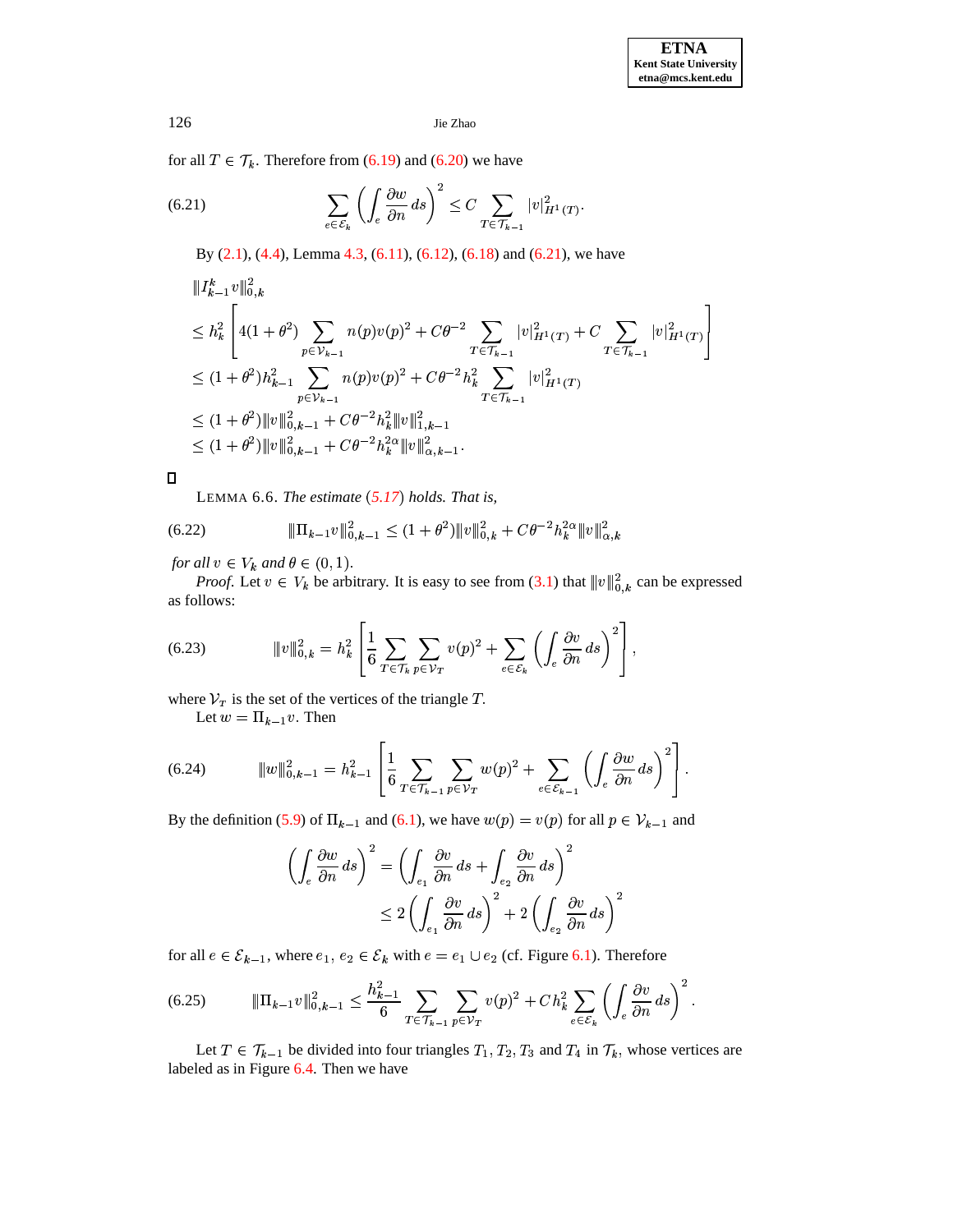**ETNA Kent State University etna@mcs.kent.edu**

V-cycle and F-cycle methods for the biharmonic problem 127



<span id="page-15-0"></span>FIG. 6.4. A Triangle  $T \in \mathcal{T}_{k-1}$  divided into four triangles in  $\mathcal{T}_k$ .

<span id="page-15-1"></span>
$$
4\sum_{p\in \mathcal{V}_T} v(p)^2 = \sum_{i=1}^3 v(p_i)^2 + 3\sum_{i=1}^3 [v(q_i) + (v(p_i) - v(q_i))]^2
$$
  
(6.26)  

$$
\leq \sum_{i=1}^3 v(p_i)^2 + 3\sum_{i=1}^3 [(1+\theta^2)v(q_i)^2 + (1+\theta^{-2})(v(p_i) - v(q_i))^2]
$$
  

$$
\leq (1+\theta^2) \sum_{i=1}^4 \sum_{p\in \mathcal{V}_{T_i}} v(p)^2 + C\theta^{-2} \sum_{i=1}^4 |v|_{H^1(T_i)}^2.
$$

From  $(2.1)$  and  $(6.26)$  we have

$$
(6.27) \t\t h_{k-1}^2 \sum_{p \in \mathcal{V}_T} v(p)^2 \le (1+\theta^2)h_k^2 \sum_{i=1}^4 \sum_{p \in \mathcal{V}_{T_i}} v(p)^2 + C\theta^{-2}h_k^2 \sum_{i=1}^4 |v|_{H^1(T_i)}^2.
$$

Summing up over all  $T \in \mathcal{T}_{k-1}$  gives

<span id="page-15-2"></span>(6.28) 
$$
h_{k-1}^{2} \sum_{T \in \mathcal{T}_{k-1}} \sum_{p \in \mathcal{V}_{T}} v(p)^{2} \le h_{k}^{2} (1+\theta^{2}) \sum_{T \in \mathcal{T}_{k}} \sum_{p \in \mathcal{V}_{T}} v(p)^{2} + C\theta^{-2} h_{k}^{2} \sum_{T \in \mathcal{T}_{k}} |v|_{H^{1}(T)}^{2}.
$$

Using a similar argument as in  $(6.19)-(6.21)$  $(6.19)-(6.21)$  $(6.19)-(6.21)$  we have

(6.29) 
$$
\sum_{e \in \mathcal{E}_k} \left( \int_e \frac{\partial v}{\partial n} ds \right)^2 \leq C \sum_{T \in \mathcal{T}_k} |v|_{H^1(T)}^2.
$$

Therefore from [\(4.4\)](#page-5-3), Lemma [4.3,](#page-6-5) [\(6.23\)](#page-14-1), [\(6.25\)](#page-14-2), [\(6.28\)](#page-15-2) and [\(6.29\)](#page-15-3) we have

<span id="page-15-3"></span>
$$
\|\Pi_{k-1}v\|_{0,k-1}^2 \leq \frac{h_{k-1}^2}{6} \sum_{T \in \mathcal{T}_{k-1}} \sum_{p \in \mathcal{V}_T} v(p)^2 + Ch_k^2 \sum_{e \in \mathcal{E}_k} \left( \int_e \frac{\partial v}{\partial n} ds \right)^2
$$
  

$$
\leq \frac{h_k^2}{6} (1 + \theta^2) \sum_{T \in \mathcal{T}_k} \sum_{p \in \mathcal{V}_T} v(p)^2 + C\theta^{-2} h_k^2 \sum_{T \in \mathcal{T}_k} |v|_{H^1(T)}^2
$$
  

$$
\leq (1 + \theta^2) \|v\|_{0,k}^2 + C\theta^{-2} h_k^2 \|v\|_{1,k}^2
$$
  

$$
\leq (1 + \theta^2) \|v\|_{0,k}^2 + C\theta^{-2} h_k^2 \|v\|_{\alpha,k}^2.
$$

 $\Box$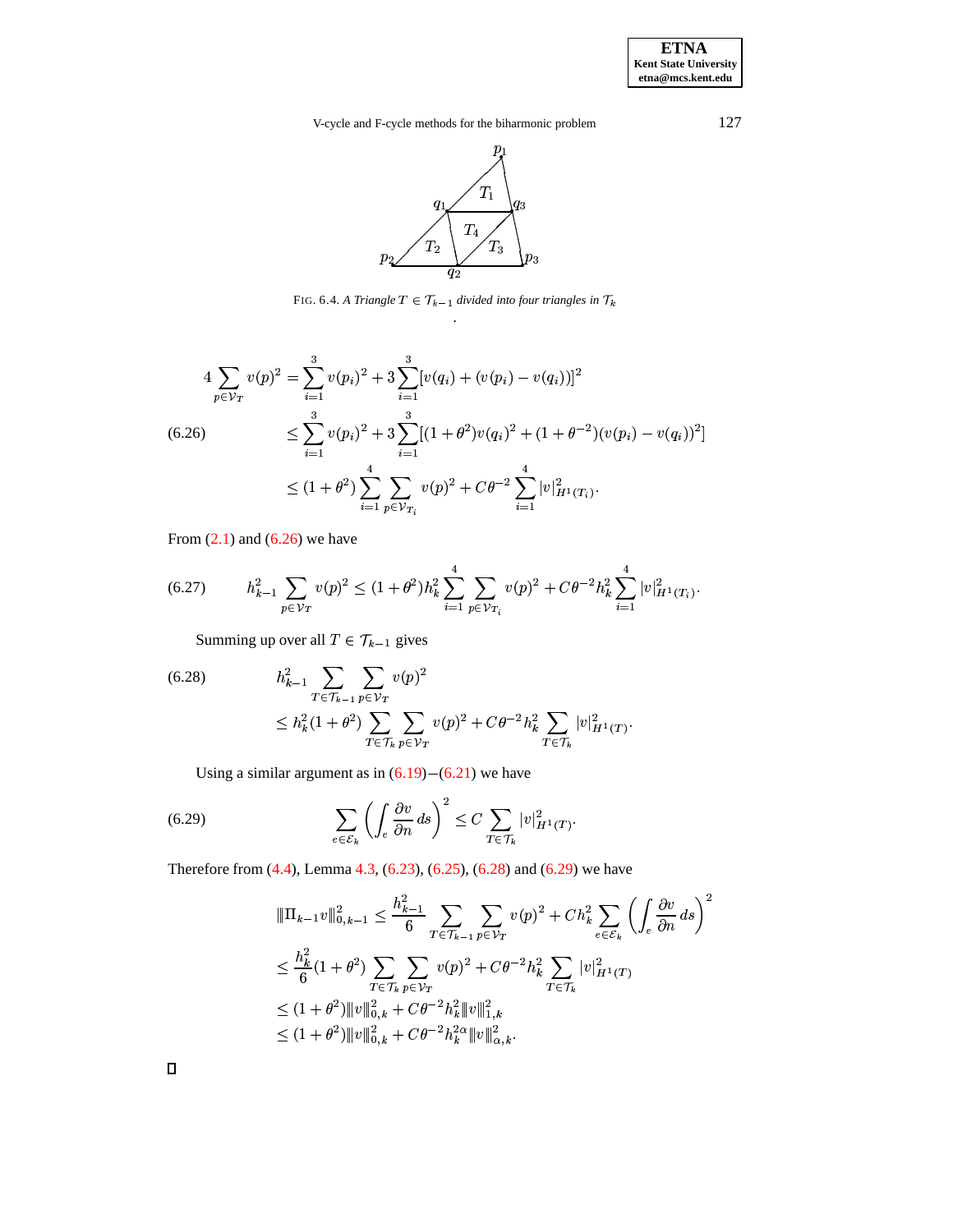

<span id="page-16-2"></span><span id="page-16-1"></span><span id="page-16-0"></span>FIG. 7.1. *The triangulation*  $\mathcal{T}_k$  for  $k = 2$ .

We have proved the required estimates  $(5.14)-(5.17)$  $(5.14)-(5.17)$  $(5.14)-(5.17)$  in Lemmas 6.3–6.6. The following theorems are then established by the additive theory (cf. [\[13\]](#page-19-8)). Frame the established by the additive theory (cf. [13]).<br>THEOREM 6.7. *There exist a positive constant C and a positive integer*  $m_0$ , *both inde*-

*pendent of k, such that for all*  $m \geq m_0$  *and*  $z_0 \in V_k$ *,* 

(6.30) 
$$
||z - MG_{\mathcal{V}}(k, g, z_0, m)||_{a_k} \leq C m^{-\alpha/2} ||z - z_0||_{a_k},
$$

*where*  $z$  *is the exact solution of*  $(3.6)$  $(3.6)$  $(3.6)$ *.* 

 $\tau e$  *z* is the exact solution of (3.6).<br>THEOREM 6.8. *There exist a positive constant C* and a positive integer  $m_0$ , both inde*pendent of k, such that for all*  $m \geq m_0$  *and*  $z_0 \in V_k$ *,* 

(6.31) 
$$
||z - MG_{\mathcal{F}}(k, g, z_0, m)||_{a_k} \leq C m^{-\alpha/2} ||z - z_0||_{a_k},
$$

where  $z$  is the exact solution of  $(3.6)$  $(3.6)$  $(3.6)$ .

**7. Numerical Experiments.** In this section we present some experimental results to illustrate Theorem [6.7](#page-16-1) and Theorem [6.8.](#page-16-2)

First, let  $\Omega$  be the unit square  $(0, 1) \times (0, 1)$  (cf. Figure [7.1\(](#page-16-0)a)). Since the domain is convex, we have full elliptic regularity, i.e., the index  $\alpha$  in [\(1.2\)](#page-0-1) is 1. Let  $\gamma_{k,m}$  be the contraction number of the *k*th level V-cycle iteration with  $m$  pre-smoothing and  $m$  post-smoothing steps. According to Theorem [6.7,](#page-16-1) there is a constant  $C$ , independent of  $k$  and  $m$ , , independent of  $k$  and  $m$ , such that

<span id="page-16-4"></span>
$$
(7.1) \t\t\t m^{1/2}\gamma_{k,m} \le C.
$$

The numerical results in Table [7.1](#page-16-3) are consistent with  $(7.1)$ . In fact, they seem to indicate that C could be some number less than 10, and that [\(7.1\)](#page-16-4) is valid for  $m \geq 50$ .

| $m^{1/2}\gamma_{m,k}$ | $m=20$ | $m=30$ | $m=40$ | $m=50$ | $m=60$ | $m=70$ | $m=80$ |
|-----------------------|--------|--------|--------|--------|--------|--------|--------|
| $k=3$                 | 1.1347 | 1.0005 | 0.9075 | 0.8251 | 0.7454 | 0.6683 | 0.5948 |
| $k=4$                 | 1.5547 | 2.2969 | 2.1645 | 2.0767 | 2.0067 | 1.9455 | 1.8904 |
| $k=5$                 | 3.9972 | 3.5275 | 3.3043 | 3.1722 | 3.0803 | 3.0009 | 2.9491 |
| $k=6$                 | 5.3075 | 4.5923 | 4.2589 | 4.0665 | 3.9393 | 3.8459 | 3.7726 |
| $k=7$                 | 6.4352 | 5.4653 | 5.0207 | 4.7645 | 4.5984 | 4.4800 | 4.3898 |
| $k=8$                 | 7.3727 | 6.1637 | 5.6143 | 5.2982 | 5.0953 | 4.9528 | 4.8459 |

<span id="page-16-3"></span>TABLE 7.1 *V-cycle results on the unit square*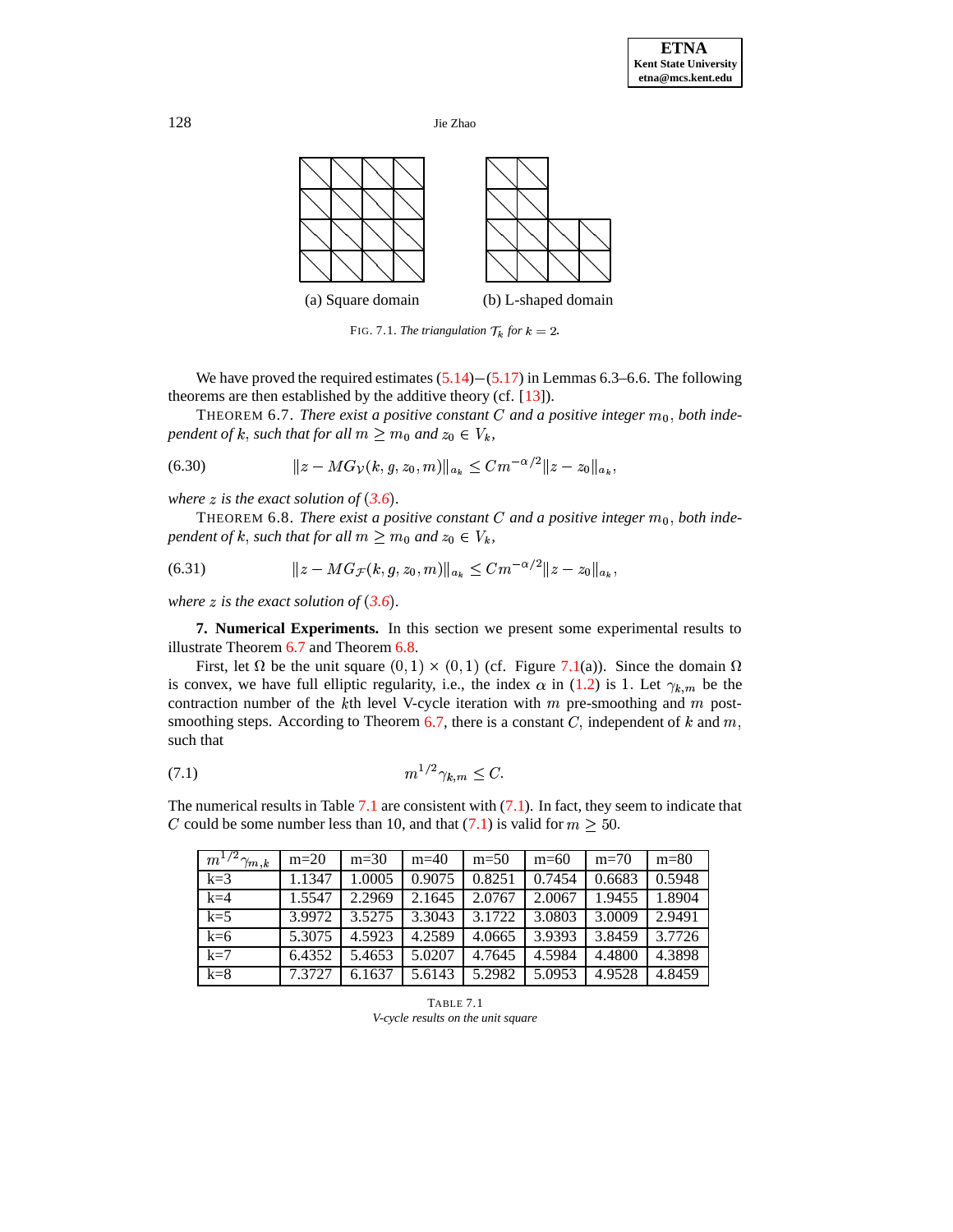REMARK 7.1. Note that the condition number of the operator  $A_k$  (cf. [\(3.2\)](#page-3-5) and [\(4.3\)](#page-5-5)) is of order  $h_k^{-4}$  while the condition number for second order problems is of order  $h_k^{-2}$ . Therefore the effect of m smoothing steps for fourth order problems is equivalent to the effect of  $\sqrt{m}$ smoothing steps for second order problems.

The key to the improvement of the performance of multigrid methods for fourth order problems is in the design of new smoothing operators. Besides [\[2\]](#page-19-11), [\[6\]](#page-19-12) and [\[12\]](#page-19-13), there are also some new composite relaxation schemes that may also apply (cf. [\[21\]](#page-20-14)).

<span id="page-17-1"></span>Let  $\tilde{\gamma}_{k,m}$  be the contraction number of the *k*th level F-cycle iteration with *m* pre-<br>othing and *m* post-smoothing steps. According to Theorem [6.8,](#page-16-2) there is a constant *C*, smoothing and  $m$  post-smoothing steps. According to Theorem 6.8, there is a constant  $C$ , independent of  $k$  and  $m$ , such that

$$
(7.2) \t\t\t m^{1/2} \tilde{\gamma}_{k,m} \leq C.
$$

The numerical results in Table [7.2](#page-17-0) are consistent with [\(7.2\)](#page-17-1) and seem to indicate that  $C = 2$ and [\(7.2\)](#page-17-1) is valid as long as  $m \ge 15$ .

| $m^{1/2}\tilde{\gamma}_{m,k}$ | $m=10$ | $m=11$ | $m=12$ | $m=13$ | $m=14$ | $m=15$ | $m=16$ |
|-------------------------------|--------|--------|--------|--------|--------|--------|--------|
| $k=3$                         | 1.2132 | 1.1890 | 1.1706 | 1.1524 | 1.1364 | 1.1231 | 1.1071 |
| $k=4$                         | 1.4359 | 1.4037 | 1.3764 | 1.4097 | 1.3907 | 1.3838 | 1.4097 |
| $k=5$                         | 1.4310 | 1.3909 | 1.4163 | 1.4140 | 1.4030 | 1.4000 | 1.3933 |
| $k=6$                         | 1.4057 | 1.4041 | 1.3989 | 1.4017 | 1.3924 | 1.3908 | 1.3905 |
| $k=7$                         | 1.7918 | 1.3958 | 1.4035 | 1.3841 | 1.3756 | 1.3949 | 1.3759 |
| $k=8$                         | 5.4706 | 3.5578 | 2.4361 | 1.7541 | 1.3662 | 1.3775 | 1.3700 |

TABLE 7.2 *F-cycle results on the unit square*

<span id="page-17-0"></span>In the case of the L-shaped domain (cf. Figure [7.1\(](#page-16-0)b)), the index of elliptic regularity is  $= 0.5444837368$ . Numerical results for V-cycle and F-cycle algorithms are reported in  $\alpha_* = 0.5444837368$ . Numerical results for V-cycle and F-cycle algorithms are reported in Table 3 and Table 4, which are also consistent with [\(7.1\)](#page-16-4) and [\(7.2\)](#page-17-1).

| $m^{\alpha_*/2}\gamma_{m,k}$ | $m=30$ | $m=40$ | $m=50$ | $m=60$ | $m=70$ | $m=80$ | $m=90$ |
|------------------------------|--------|--------|--------|--------|--------|--------|--------|
| $k=3$                        | 0.2237 | 0.1404 | 0.0879 | 0.0546 | 0.0337 | 0.0208 | 0.0127 |
| $k=4$                        | 0.9099 | 0.7905 | 0.7137 | 0.6597 | 0.6173 | 0.6833 | 0.5561 |
| $k=5$                        | 1.5698 | 1.3924 | 1.2888 | 1.2124 | 1.1605 | 1.1192 | 1.0877 |
| $k=6$                        | 2.1111 | 1.8776 | 1.7316 | 1.6282 | 1.5592 | 1.5073 | 1.4635 |
| $k=7$                        | 2.5752 | 2.2753 | 2.0991 | 1.9814 | 1.8938 | 1.8276 | 1.7715 |
| $k=8$                        | 2.9648 | 2.6232 | 2.4243 | 2.2913 | 2.1894 | 2.1138 | 2.0517 |

TABLE 7.3 *V-cycle results on an L-shaped domain*

REMARK 7.2. Even though the asymptotic convergence rate for both algorithms is  $O(m^{-\alpha/2})$ , the performance of the F-cycle algorithm is clearly superior, as demonstrated by the numerical results in Table [7.5](#page-18-0) and Table [7.6.](#page-18-1) Similar results also hold for the L-shaped domain.

Compared with the W-cycle algorithm, the contraction numbers for F-cycle are larger for small numbers of smoothing steps. In Table [7.7,](#page-19-17) the contraction numbers of W-cycle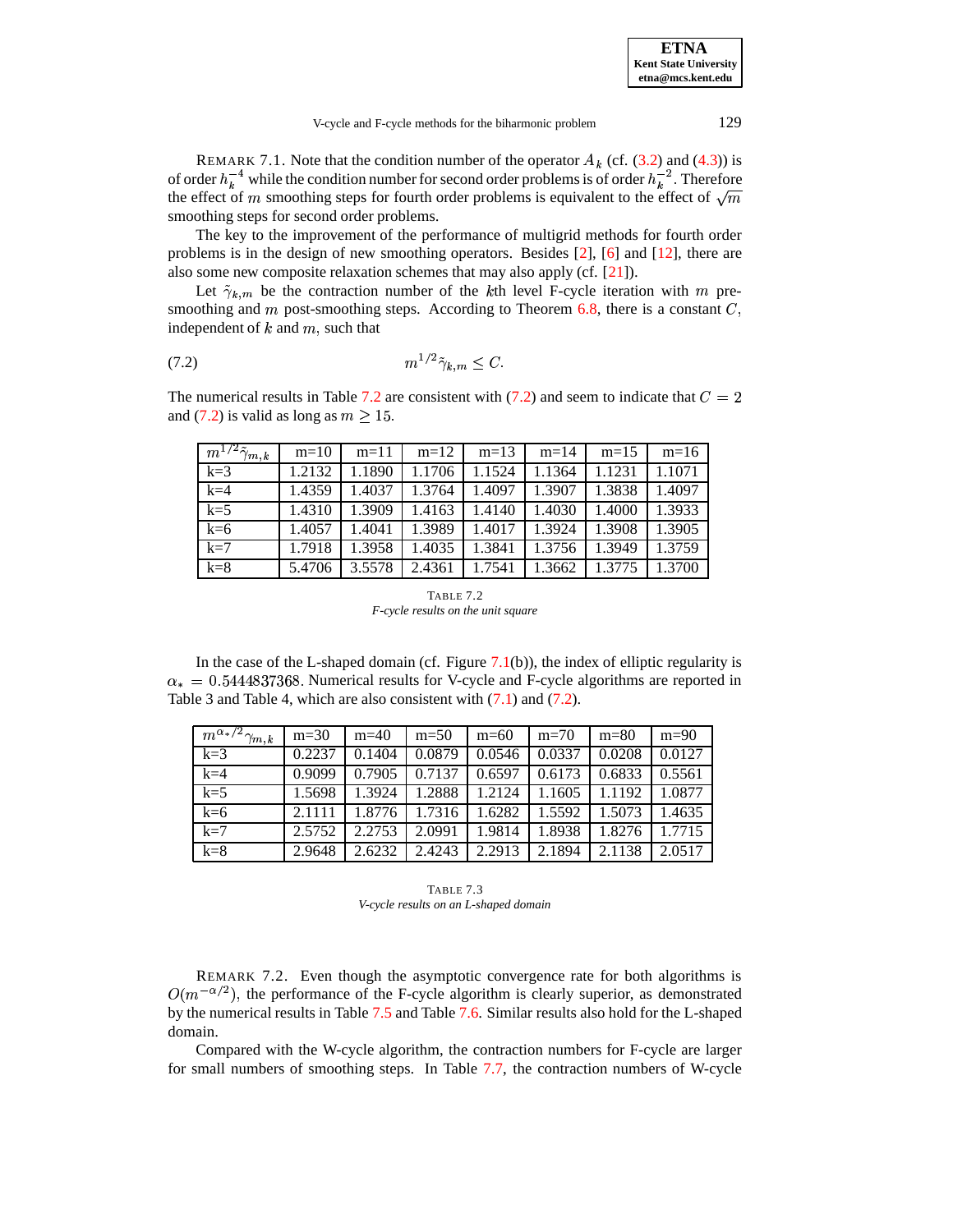| $m^{\alpha_*/2}\tilde\gamma_n$<br>$\gamma_{\bm{m} \, , \bm{k}}$ | $m=11$ | $m=12$ | $m=13$ | $m=14$ | $m=15$ | $m=16$ | $m=17$ |
|-----------------------------------------------------------------|--------|--------|--------|--------|--------|--------|--------|
| $k=3$                                                           | 0.5550 | 0.5266 | 0.5006 | 0.4762 | 0.4532 | 0.4313 | 0.4112 |
| $k=4$                                                           | 0.8529 | 0.8459 | 0.8126 | 0.8080 | 0.7965 | 0.7858 | 0.7743 |
| $k=5$                                                           | 0.8274 | 0.8092 | 0.7942 | 0.7701 | 0.7646 | 0.7303 | 0.7341 |
| $k=6$                                                           | 0.8134 | 0.7958 | 0.7830 | 0.7627 | 0.7515 | 0.7391 | 0.7192 |
| $k=7$                                                           | 0.8205 | 0.8038 | 0.7894 | 0.7759 | 0.7601 | 0.7381 | 0.7246 |
| $k=8$                                                           | 2.0406 | 1.4087 | 1.0198 | 0.7749 | 0.7449 | 0.7264 | 0.7140 |

| TABLE 7.4                             |  |  |  |  |  |  |
|---------------------------------------|--|--|--|--|--|--|
| F-cycle results on an L-shaped domain |  |  |  |  |  |  |

algorithm are given for  $3 \leq m \leq 8$ . In general 8. In general F-cycle algorithm diverges for these  $m$ 's. However, for larger m (say, for  $m \geq 13$ ), the contraction numbers for both algorithms are almost the same, and sometimes the F-cycle algorithm is even better (cf. Table [7.6](#page-18-1) and Table [7.8\)](#page-19-18). Considering the fact that the cost for W-cycle is higher, we could say that the F-cycle algorithm is even more efficient then the W-cycle algorithm for  $m$  between 11 and 16.

It would be interesting to find a theoretical explanation for the superior performance of the F-cycle algorithm (see also [\[31\]](#page-20-15)).

| $\gamma_{m,\boldsymbol{k}}$ | $m=34$ | $m=35$ | $m=36$ | $m = 37$ | $m=38$ | $m=39$ | $m=40$ | $m = 41$ |
|-----------------------------|--------|--------|--------|----------|--------|--------|--------|----------|
| $k=3$                       | 0.1648 | 0.1609 | 0.1571 | 0.1535   | 0.1500 | 0.1467 | 0.1435 | 0.1404   |
| $k=4$                       | 0.3834 | 0.3756 | 0.3683 | 0.3613   | 0.3546 | 0.3483 | 0.3422 | 0.3365   |
| $k=5$                       | 0.5869 | 0.5746 | 0.5630 | 0.5521   | 0.5417 | 0.5318 | 0.5225 | 0.5135   |
| $k=6$                       | 0.7605 | 0.7438 | 0.7281 | 0.7133   | 0.6993 | 0.6860 | 0.6734 | 0.6614   |
| $k=7$                       | 0.9014 | 0.8807 | 0.8613 | 0.8430   | 0.8257 | 0.8093 | 0.7935 | 0.7791   |
| $k=8$                       | 1.0128 | 0.9887 | 0.9667 | 0.9448   | 0.9247 | 0.9057 | 0.8877 | 0.8707   |

TABLE 7.5 *Contraction numbers for V-cycle algorithms on the unit square*

<span id="page-18-0"></span>

| $\tilde{\gamma}_{m,\boldsymbol{k}}$ | $m=11$ | $m=12$ | $m=13$ | $m=14$ | $m=15$ | $m=16$ |
|-------------------------------------|--------|--------|--------|--------|--------|--------|
| $k=3$                               | 0.3580 | 0.3379 | 0.3196 | 0.3037 | 0.2900 | 0.2768 |
| $k=4$                               | 0.4232 | 0.3973 | 0.3910 | 0.3717 | 0.3573 | 0.3524 |
| $k=5$                               | 0.4194 | 0.4089 | 0.3922 | 0.3750 | 0.3615 | 0.3483 |
| $k=6$                               | 0.4234 | 0.4038 | 0.3888 | 0.3721 | 0.3591 | 0.3476 |
| $k=7$                               | 0.4208 | 0.4051 | 0.3839 | 0.3677 | 0.3602 | 0.3440 |
| $k=8$                               | 1.0727 | 0.7032 | 0.4865 | 0.3651 | 0.3557 | 0.3425 |

TABLE 7.6 *Contraction numbers for F-cycle algorithms on the unit square*

<span id="page-18-1"></span>**Acknowledgment.** The author would like to thank his advisor, Professor Susanne C. Brenner, for her advice and encouragement.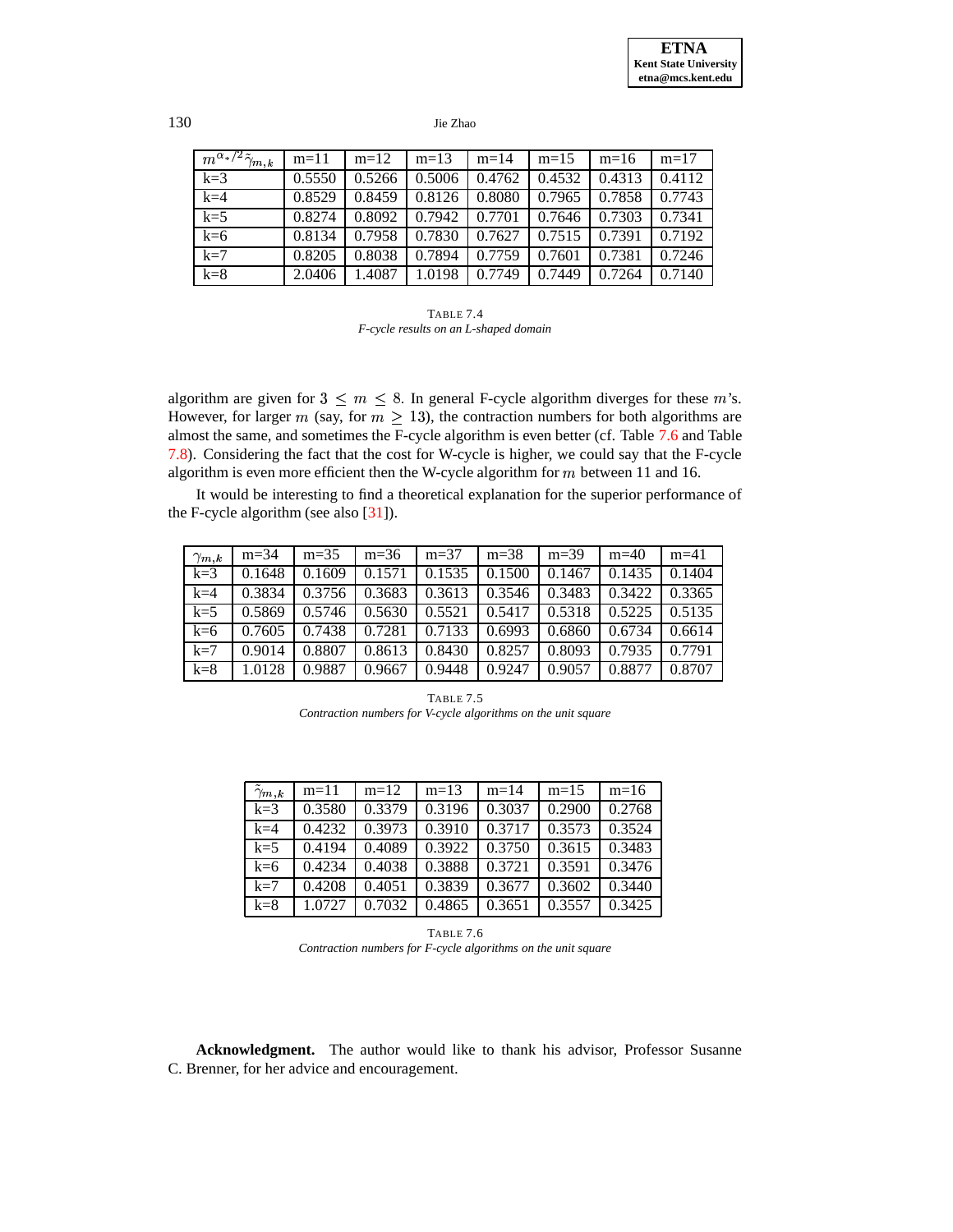V-cycle and F-cycle methods for the biharmonic problem 131

| $\gamma_{m,k,w}$ | $m=3$  | $m=4$  | $m=5$  | $m=6$  | $k=7$  | $m=8$  |
|------------------|--------|--------|--------|--------|--------|--------|
| $k=3$            | 0.7260 | 0.6620 | 0.5922 | 0.5313 | 0.4883 | 0.4245 |
| $k=4$            | 0.7628 | 0.7005 | 0.6294 | 0.5787 | 0.5323 | 0.4898 |
| $k=5$            | 0.8499 | 0.7477 | 0.6505 | 0.5743 | 0.5348 | 0.4988 |
| $k=6$            | 0.8926 | 0.7673 | 0.6660 | 0.5850 | 0.5445 | 0.4990 |
| $k=7$            | 0.9349 | 0.8051 | 0.6544 | 0.5874 | 0.5384 | 0.5003 |
| $k=8$            | 0.9334 | 0.8214 | 0.6747 | 0.5856 | 0.5362 | 0.5009 |

TABLE 7.7

*Contraction numbers for W-cycle algorithms on the unit square*

<span id="page-19-17"></span>

| $\gamma_{m,k,w}$ | $m=11$ | $m=12$ | $m=13$          | $m=14$ | $m=15$ | $m=16$ |
|------------------|--------|--------|-----------------|--------|--------|--------|
| $k=4$            | 0.4250 | 0.4113 | 0.3943          | 0.3790 | 0.3660 | 0.3473 |
| $k=5$            | 0.4288 | 0.4078 | $0.3958$ 0.3774 |        | 0.3670 | 0.3558 |
| $k=6$            | 0.4296 | 0.4137 | 0.3957          | 0.3803 | 0.3642 | 0.3553 |
| $k=7$            | 0.4285 | 0.411  | 0.3954          | 0.3817 | 0.3667 | 0.3546 |

TABLE 7.8

*Contraction numbers for W-cycle algorithms for large 's.*

#### **REFERENCES**

- <span id="page-19-18"></span><span id="page-19-2"></span>[1] J.H. ARGYRIS, I. FRIED AND D.W. SCHARPF, *The TUBA family of plate elements for the matrix displacement method*, J. Roy. Aero. Soc., 72 (1968), pp. 701–709.
- <span id="page-19-11"></span>[2] R.E. BANK AND C.C. DOUGLAS, *Sharp estimates for multigrid rates of convergence with general smoothing and acceleration*, SIAM J. Numer. Anal., 22 (1985), pp. 617–633.
- <span id="page-19-14"></span><span id="page-19-1"></span>[3] R.E. BANK AND T.F. DUPONT, *An optimal order process for solving finite element equations*, Math. Comp., 36 (1981), pp. 35–51.
- [4] F.K. BOGNER, R.L. FOX AND L.A. SCHMIT, *The generation of interelement compatible stiffness and mass matrices by the use of interpolation formulas*, Proc. Conf. Matrix Methods in Structural Mechanics, 1965.
- <span id="page-19-12"></span><span id="page-19-9"></span>[5] J.H. BRAMBLE, *Multigrid Methods*, Longman Scientific & Technical, Essex, 1993.
- <span id="page-19-15"></span>[6] J.H. BRAMBLE AND J.E. PASCIAK, *The analysis of smoothers for multigrid algorithms*, Math. Comp., 58 (1992), pp. 467–488.
- [7] J.H. BRAMBLE AND J. XU, *Some estimates for weighted*  $L^2$  *projection*, Math. Comp., 56 (1991), pp. 463– 476.
- <span id="page-19-4"></span>[8] J.H. BRAMBLE AND X. ZHANG, *The Analysis of Multigrid Methods*, Handbook of Numerical Analysis, P.G. Ciarlet and J.L. Lions, eds., North-Holland, Amsterdam, VII (2000), pp. 173–415.
- <span id="page-19-5"></span>[9] S.C. BRENNER, *An optimal-order nonconforming multigrid method for the biharmonic equation*, SIAM J. Numer. Anal., 26 (1989), no. 5, pp. 1124–1138.
- <span id="page-19-6"></span>[10] S.C. BRENNER, *Convergence of nonconforming multigrid methods without full elliptic regularity*, Math. Comp., 68 (1999), pp. 25–53.
- <span id="page-19-7"></span>[11] S.C. BRENNER, *Convergence of the multigrid -cycle algorithm for second-order boundary value problems without full elliptic regularity*, Math.Comp., 71 (2002), pp. 507–525.
- <span id="page-19-13"></span>[12] S.C. BRENNER, *Smoothers, mesh dependent norms, interpolation and multigrid*, Appl. Numer. Math., 43 (2002), pp. 45–56.
- <span id="page-19-8"></span>[13] S.C. BRENNER, *Convergence of nonconforming -cycle and -cycle multigrid algorithms for second order elliptic boundary value problems*, Math. Comp., 73 (2004), pp. 1041–1066.
- <span id="page-19-10"></span>[14] S.C. BRENNER AND L.R. SCOTT, *The Mathematical Theory of Finite Element Methods*, 2nd ed., Springer-Verlag, New York-Berlin-Heidelberg, 2002.
- <span id="page-19-16"></span>[15] P.G. CIARLET, *The Finite Element Method for Elliptic Problems*, North-Holland, Amsterdam, New York, Oxford, 1978.
- <span id="page-19-3"></span>[16] R.W. CLOUGH AND J.L. TOCHER, *Finite element stiffness matrices for analysis of plates in bending*, Proceedings of the Conference on Matrix Methods in Structural Mechanics, Wright Patterson A.F.B., Ohio, 1965.
- <span id="page-19-0"></span>[17] M. DAUGE, *Elliptic Boundary Value Problems on Corner Domains*, Lecture Notes in Mathematics, no. 1341,